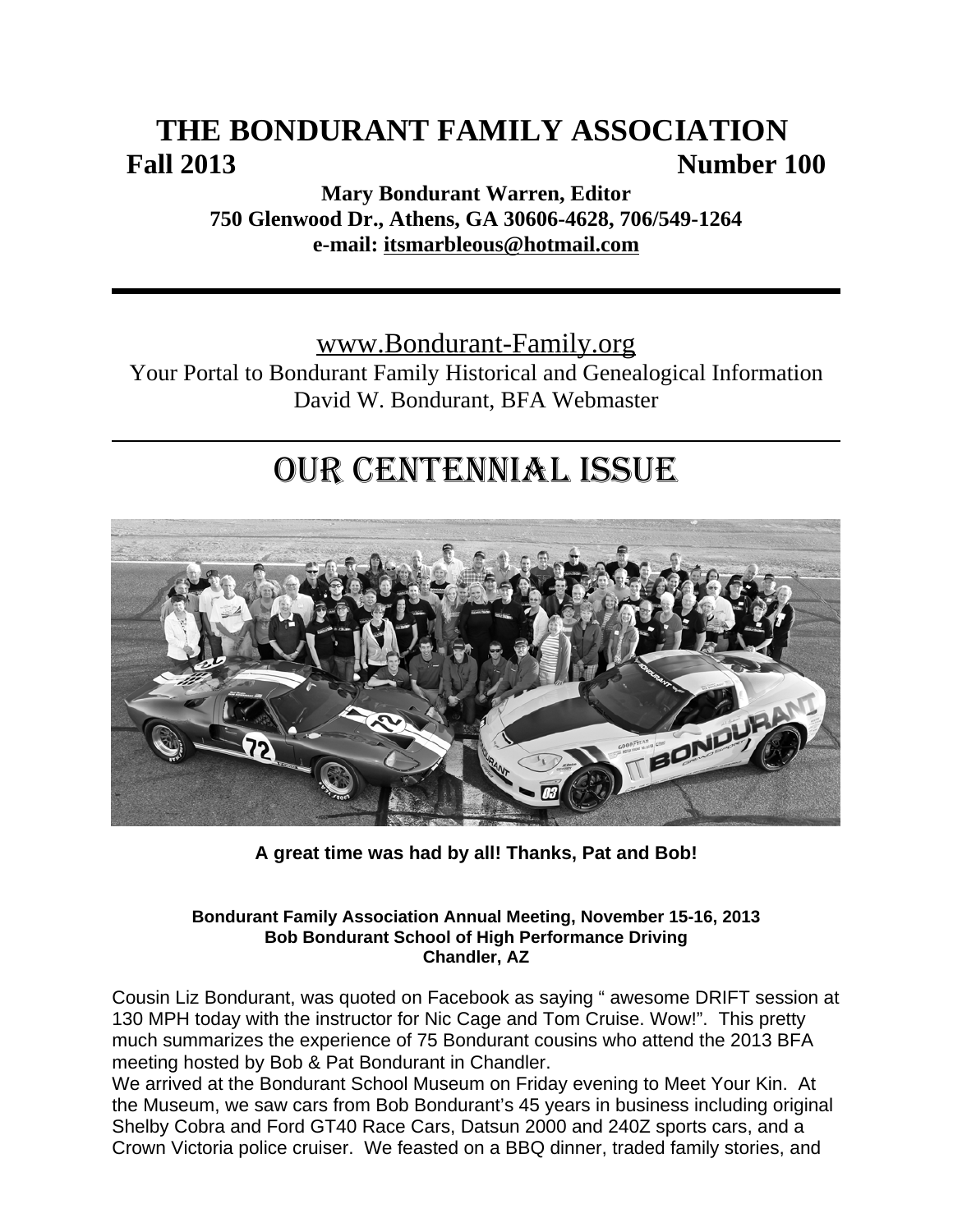Bob & Pat Bondurant told stories about how they met, were married at the school & on the race track at a Monaco Formula 1 race, and Bob amazed us with stories of the racing greats that he has been involved with. The evening was highlighted by a very special fireworks display over the race track.

On Saturday, the meeting started with Joan V. Bondurant Story provided by David Bondurant. He described the life of Joan Bondurant who was an OSS Spy in India during World War II. Joan Bondurant along Maureen Peterson learned Japanese at the University of Michigan, joined the OSS Research & Analysis section to analyze Japanese documents, and were sent to New Delhi in 1944 to analyze Japanese communication from Burma. While in India, the two women were ask to gather information on the Indian independence movement by meeting as many Indian leaders as possible. At the end of the war, they were among the few Americans with direct access to Gandhi as the Indians gained independence from Great Britain.

During the annual meeting, Ed Bondurant was elected president and Marcelle Bondurant was elected vice president. Amy Warren Sanders continues as Treasurer of the organization. The secretary position remains unfilled at this time and we are looking for a volunteer for this position. Mary Bondurant Warren announced that she was retiring at newsletter editor with this 100th newsletter. Her daughter Eve Mayes has volunteered to continue the family tradition by becoming the newsletter editor. David Bondurant will continue as webmaster.

It was agreed that the next Annual Meeting will be held somewhere in Virginia as is our tradition. The location is still to be determined.

David Bondurant agreed to put together a plan for a Return Trip to France in May 2014. The trip is proposed to be about 1 week in Southern France starting from Avignon with a home base in Ales. Day trips to Bondurant family sites in Génolhac, Barre des Cévennes and the Huguenot Museum in Mialet. An option would be available for a more extensive France trip by starting in Paris and traveling to Lyon to join a Viking River Cruise to Southern France for those wishing to spend a full two weeks.

Following lunch at the Museum, we experienced the excitement of the Bondurant School of High Performance Driving. We drove 550-HP Cadillac CTS-V cars around a autocross course and drove 425-HP Camaro SS cars in a lead & follow experience on the main race track. Bob Bondurant demonstrated hot laps in his GT40 race car before the group experienced hot laps with our instructors in Corvettes around the main race course at speeds of up to 130 mph. The event came to end with our group photo on the race track.

We had a final dinner at the Museum before the 2013 meeting was adjourned for another year. We all had an amazing experience. Thanks to Bob & Pat Bondurant for making this possible.

David & Judy Bondurant, Past Co-Presidents

# **Secretary's Report**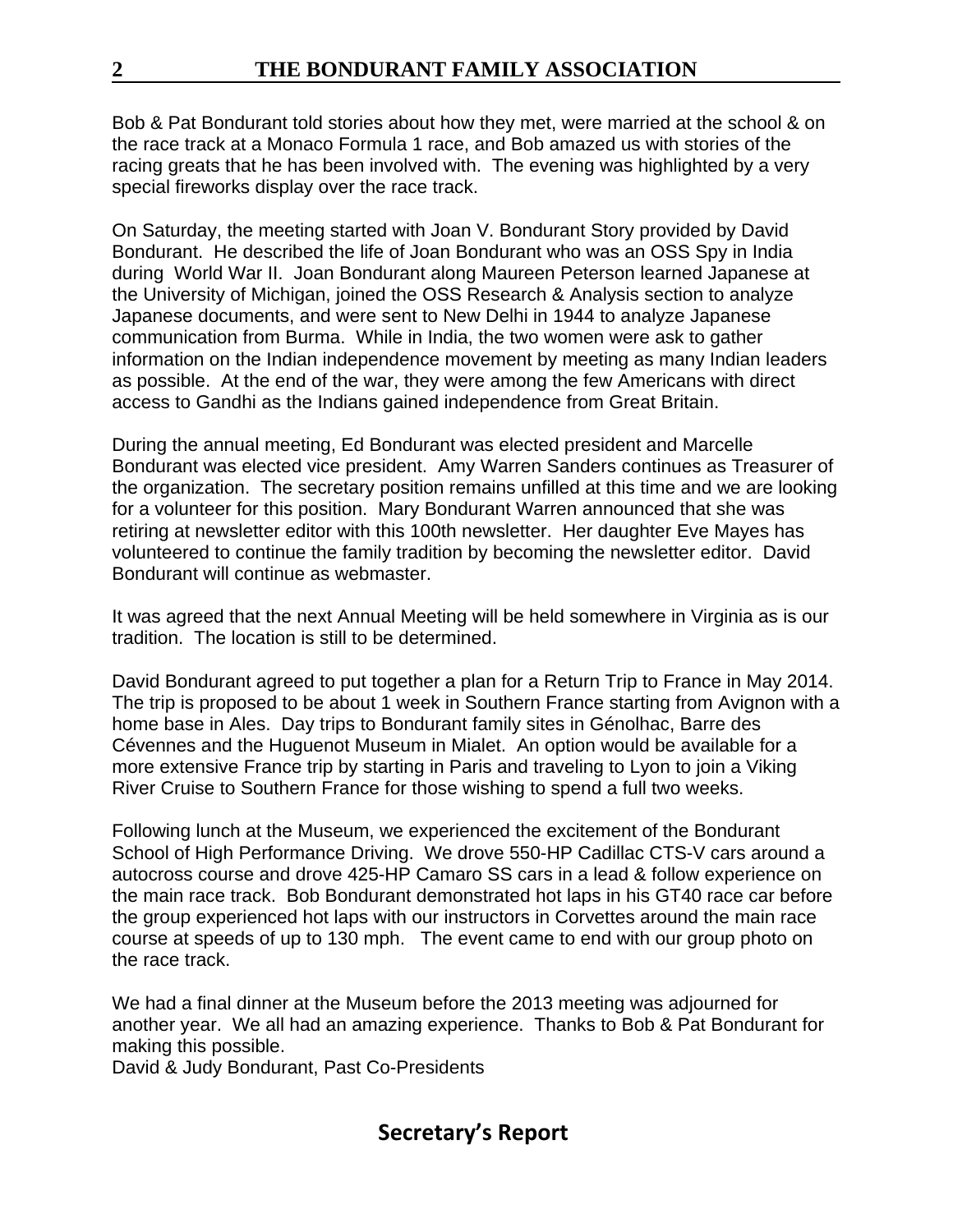by Marcelle Hoffman Friday, November 15, 2012:

Chandler, AZ. was the site of the 27th BFA meeting held at Bob Bondurant School of High Performance Driving. A count of 60 attendees arrived for the "Meet Your Kin" opening event at 6:00 p.m. Pat and Bob Bondurant graciously hosted the "Meet Your Kin" and dinner in their event's center surrounded with all of Bondurant's racing photographs and cars. The tables were decorated in red, and checked black and white to celebrate the driving theme. After a warm appetizer hour where we all mingled Pat and Bob welcomed us to their center and provided a tasty bar-b-que. David Bondurant, President introduced himself then welcomed us to the meeting and discussed our schedule for the next day. Pat and Bob started with stories of their travels and experiences which opened the door to all Bondurants to introduce themselves. Each of us was given a Bondurant Driving School t-shirt and cap to wear.

We had many cousins from all over the United States, from New Jersey to California!. For a surprise Pat and Bob brought us outside and we were shown a fabulous fireworks display. The colors were beautiful and since it was a windy night the explosions were more exciting as they traveled with the wind over the palm trees. The meeting was adjourned until tomorrow.

Saturday November 16, 2012: Chandler, Az. At 9:00 am we reported to the School of Driving. After signing all the forms, attendance, liability and driving forms we sat down and David Bondurant welcomed us again and introduced any new family members who was not there on Friday night.

He gave a detailed presentation on his close relative Joan Valerie Bondurant who was a spy in World War II. He recounted her days of training and work during the war. She also authored the books, *Conquest of Violence* and *The Indian Experience with Democratic Elections*. After his presentation he discussed the travels of the Bondurants through Kansas and Illinois.

#### Minutes were read and approved.

Amy Sanders read her treasurer's notes and gave a short talk on finances. We need more electronic members. Having the newsletter sent electronically was encouraged and downloaded and printed at home to save paper and time resources.

Our France trip list was given to David Bondurant. David discussed the itinerary and timing of the trip. He is traveling there in May 2014 and has offered to expand the trip to the Lyon, Genelhoc area to see the town of Jean Pierre Bondurant. There are 9 people who have expressed interest. The first part is a cruise in the interior of France connecting with the second part. The second part is the trip in Southern France and the surrounding areas of Genolhac, Lyon, and Ales.

The Cruise by Viking River Cruises starts May 11th and the second part starts on the 18th of May at Avignon. Those who are interested need to contact David Bondurant. Discussion followed about the areas that we could see if we go to France. Amy Sanders discussed the many places there in which the family lived: Belle Poile. The Amat family church which is now the Catholic Church in Vielvic. The viaduct in Chamborigaud, the Mill house at Cougoussac. The family moved to the area around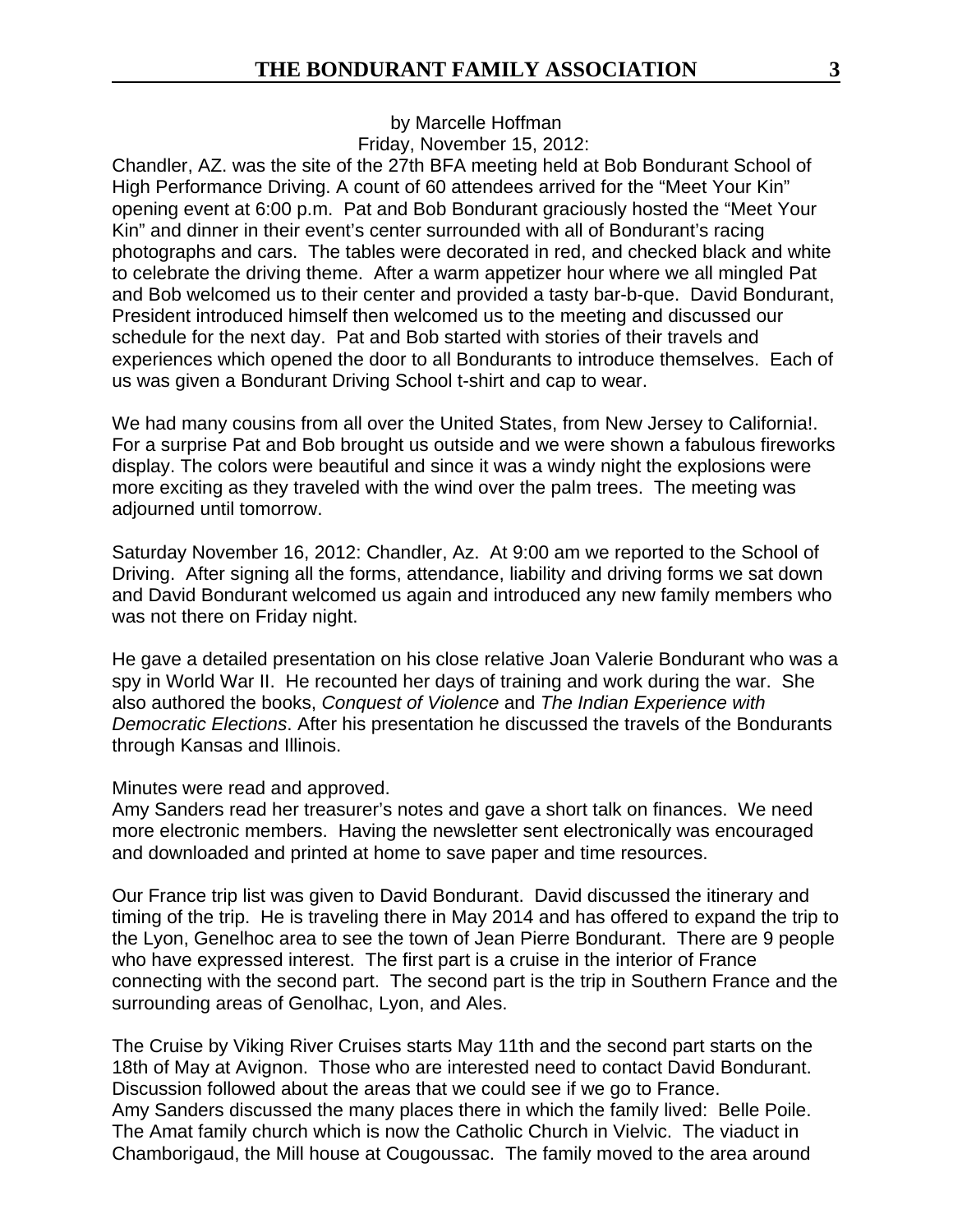the 1500's. Suggestions were made to visit the area and add trips as each individual family wants.

A question was introduced about the John Pierre Bondurant's children and marriage. Mary B.Warren discussed the discrepancies of historical documentation. She repeated that Jean Pierre did not marry Ann L'Orange as stated in *the Huguenot* magazine. There was no proof and documentation of that fact and it has since been proved that Jean Pierre married Ann Tanner. She also told of many hardships of living in France at that time and the violence surrounding those who chose faiths other than Catholicism which included the history of Calvinism, Henry IV and the Edict of Nantes.

Marcelle Hoffman suggested paying for membership today to ease Amy and Mary from sending out notices in the New Year.

Amy Sanders discussed the DNA project and updated all of the new DNA results. She also discussed the different DNA companies stating that Family Tree DNA is better for it shares the family markers. She advised against the use of FTDNA's Family Finder, for the marker results are not posted. Even the administrators of the Bondurant Project cannot see how many matches there are, or add them to our current spread sheet for comparison purposes. She recommended purchasing the 64 Marker Test, to assist in matching your ancestors to Jean Pierre's 3 sons.

Occasionally there are sales on DNA testing and since one can join for free to obtain a discounted test price it is best to do it then. She also compared a last named Bondurant female mtDNA to a proven Bondurant Y-DNA and their similarities. We particularly need Bondurant men to test who descend from either Peter or Joseph. We have only one Joseph descendant, and none for Peter!

New Business: BFA needed to elect new officers to serve for the next two years. David Bondurant introduced those who were staying in their post again for the next two years then introduced others who were up as elected officers.

Treasurer: Amy Sanders was willing to serve as Treasurer again.

Web Master: David Bondurant was willing to serve as the web master again.

President: Ed Bondurant was asked to serve as our President, agreed and approved. Vice President: Marcelle B. Hoffman agreed to serve and help Ed.

Secretary: There was no nomination and the post is open but Marcelle (the prior secretary) will fill the position if there is no one serving this post.

Newsletter: Mary Warren announced that she is retiring after the 100th issue of the *BFA Newsletter*. Her daughter Eve Mayes was willing to replace Mary as editor of the newsletter.

Meeting of 2014 will be held in Virginia. The exact location was discussed and will be announced in the future newsletters and Facebook.

This portion of the meeting was adjourned at 11:14 am. We had a sandwich lunch at the events center then broke up into several different groups to take our driving course and hot laps in the afternoon.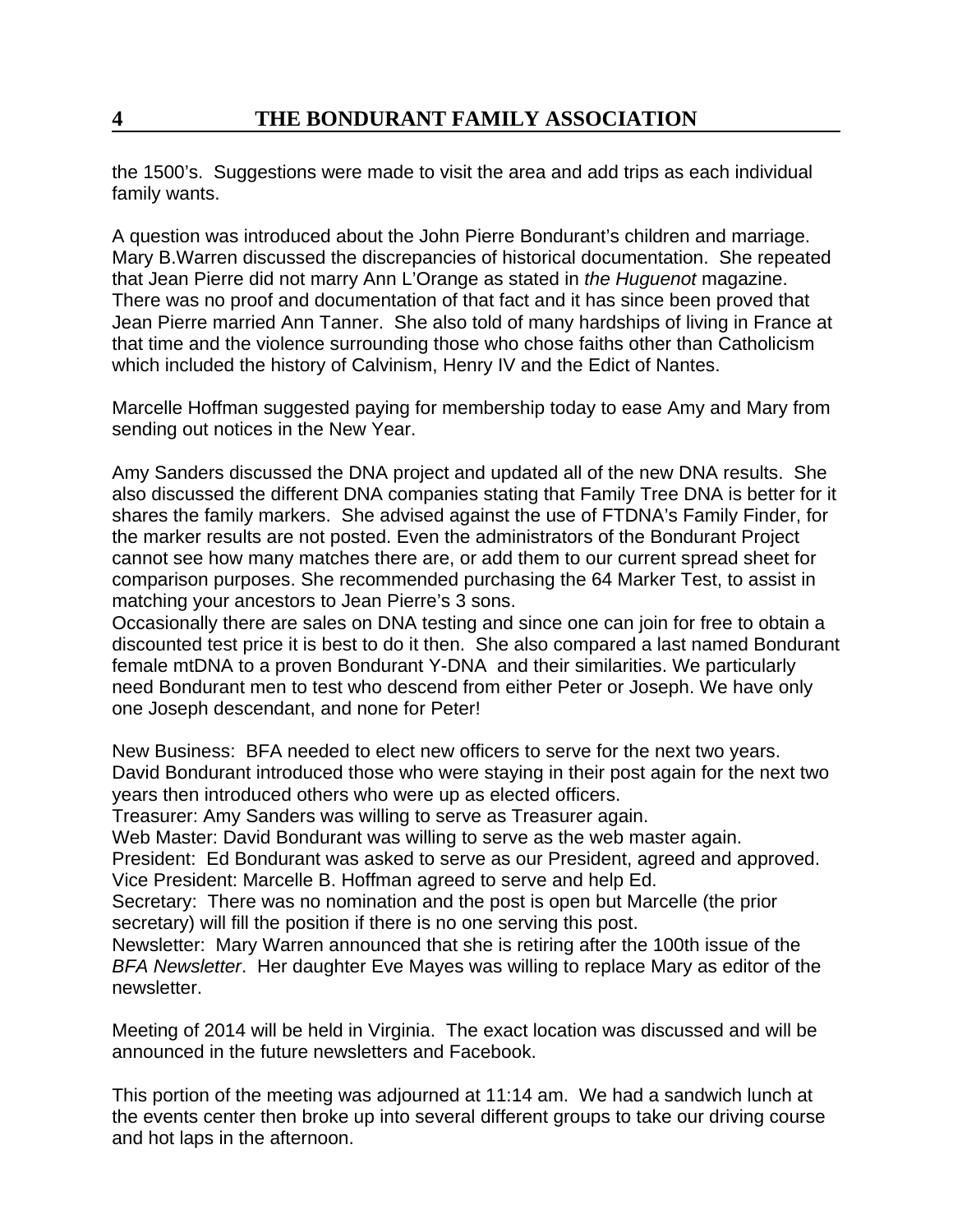Pat and Bob Bondurant hosted a wonderful afternoon full of events: There was a Lead and Follow course where we drove white stickered Cameros. There were about six or seven of us who were allowed on a curved course at one time driving around following a lead car. Who would not fall in love with one of those cars? Another event was the timed cone driving. We were driving new Cadillacs around a smaller track with cones placed in the track with two tight curves. This was a timed course which the Bondurants took seriously.

For our final event we all gathered at the largest track and watched Bob race in his car around. Then we all took turns riding with professional drivers racing around the track, and that was exhilarating!

Photos were taken of the group. Thank you to Bob and Pat for providing a wonderful photographer. We managed to get everyone in the photo as you can see.

Dinner was provided in the events room and we adjourned til next year. Desert was a cake with "Thank you, Mary" in honor of Mary Bondurant Warren's many years of service to the Association, and its newsletter.

**Thank you to Pat and Bob Bondurant for such a wonderful meeting. It was entertaining and full of fun. The food was great and the activities exhilarating.**

## **Treasurer's Report – September 30, 2013**

#### **Membership**

| Active Members (Paid in 2013 dues as of September 30)      | -117 |
|------------------------------------------------------------|------|
| 2013 Electronic copies                                     | 13   |
| 2013 Paper copies mailed USPS                              | 55   |
| 2014-2017 Electronic copies to be sent                     |      |
| 2014-2017 Paper copies to be mailed                        | 17   |
| 3 Renewed including 2011 & 7 renewed including 2012 issues |      |
| Members Reported at Last Meeting (2012)                    | 109  |

Renewal envelopes were sent with the final issue of 2012 to remind folks to renew their membership. Renewal envelopes were sent out again in late August 2013 for all those who hadn't renewed for 2013, response to these envelopes has been good with several change of addresses received as well as payments for dues. Envelopes will be mailed with the final issue for 2013 and an email form will be emailed to those who receive their issues by email only.

#### **Financial**

| Balance of BFA funds on September 30, 2012                                         | \$1,650.06 |
|------------------------------------------------------------------------------------|------------|
| Funds collected from dues & back issues                                            | \$2,340.00 |
| Gifts received                                                                     | \$360.00   |
| Expenses for editing, printing and mailing newsletter                              | \$1,368.71 |
| (only 3 issues billed & paid prior to 10/1/2013 due to late meeting date deadline) |            |
| Expense for BFA website                                                            | 142.35     |
| Treasurer's expenses                                                               | \$105.50   |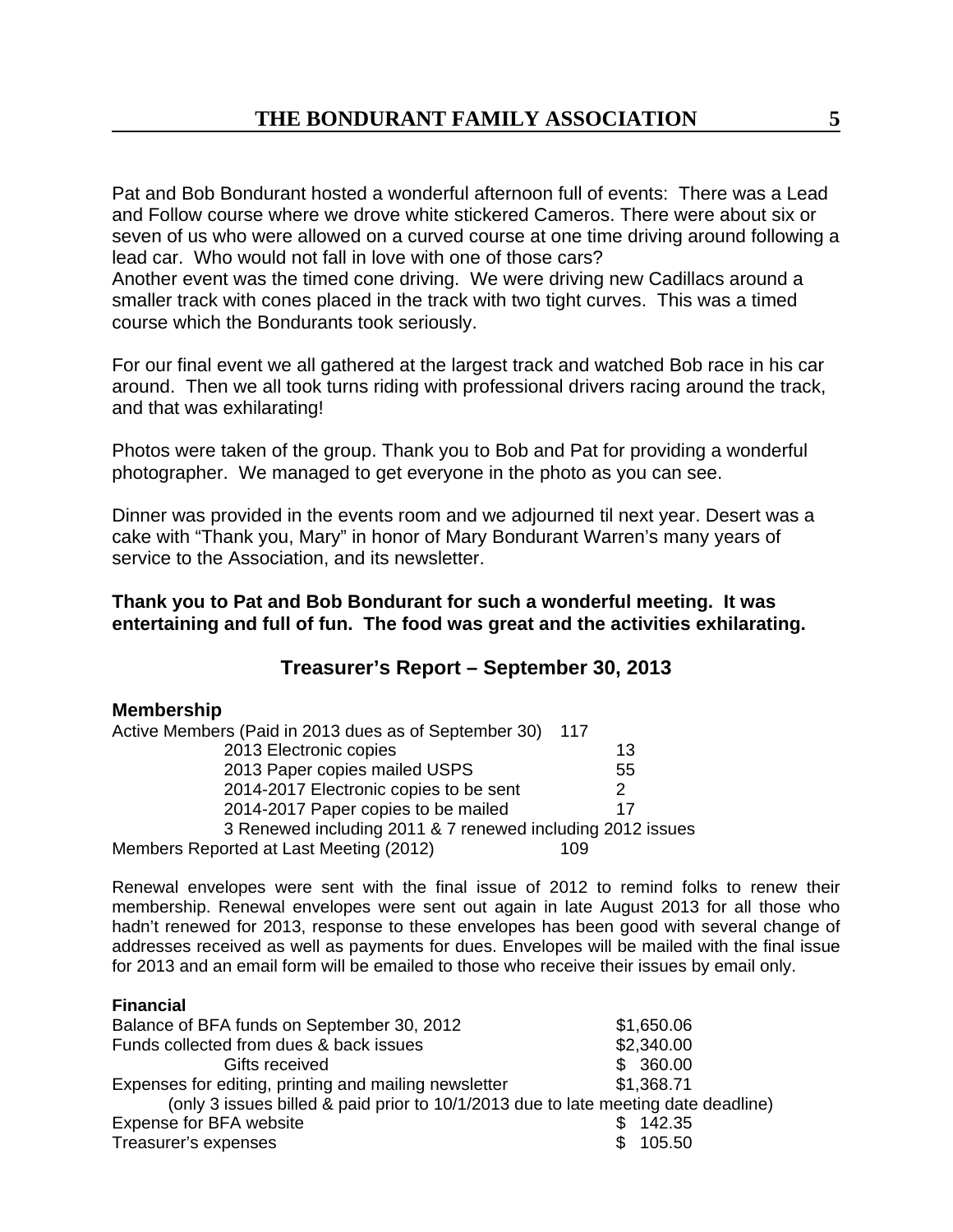Expenses for 2012 Meeting Room in Bedford, VA  $$ 400.00$ (\$400 cost & members giving \$360 to cover this expense in gifts) Balance of funds as of September 30, 2013 **\$2,333.50** 

The above funds are maintained at local bank, First American Bank & Trust in Athens, GA near my home.

#### **Comments**

Our 2012 Meeting expenses were as follows, room \$400.00 (attendees chipped in and repaid most of this expense following the meeting).

Our current meeting expenses were paid directly to Bob Bondurant's School to cover the room, meals, and other expenses for those attending.

Our 2014 meeting will be held at a location to be determined in Virginia.

This calendar year will also see our newsletter editor, Mary Bondurant Warren, retiring from this position with the publication of Issue #100 in December.

We will continue to encourage members to receive their issues via email as the USPS has asked for a large rate increase to be implemented in 2014 which will drastically increase our postage expense to mail out issues. We will need to assist them in this endeavor.

Amy Warren Sanders, Treasurer 2 November 2013

# **New Editor Takes Over**

Eve Warren Mayes is going to assume the editorship of the newsletter with issue 101, succeeding her mother Mary Bondurant Warren. Mary will remain an advisor for the foreseeable future.

## **Bondurant Family Association: Attendees for 2013 Chandler, AZ**

Gary and Marcelle B Hoffman 458 So Camden Dr. Beverly Hills, CA 90212 mkbhsubscribe@pacbell.net Randall Bondurant 1855 Laguna Canyon Rd. Laguna Beach, CA 92651 rjbdvm@gmail.com Evert Bondurant 2875 Mojave Circle, Happy Jack AZ 86024 evertdenarj@gmail.com Ken Bondurant 433 Stump Pond Rd. New Milford, PA KBondurant@yahoo.com Vivian Clode' 11479 Providencia, Cypress, CA 90630 David W., Judy, and Erik Bondurant 560 Crosswind Pt. CS, Co 80902 dbondurant@mac.com Debbie Scott and Dylan Carlson, 100 Luisi Dr. Dubois, PA 15801 sdjdcarlson@comcast.net John and Shelly Bondurant 15315 S. Hyde Park, Geneva, IL 60134 jsacbondurant@sbcglobal.net Ken Bondurant 17113 Mark Rd. Madera, CA 92636 KenBondurant@yahoo.com Lori Bondurant, Cody and Page, loribondurant@yahoo.com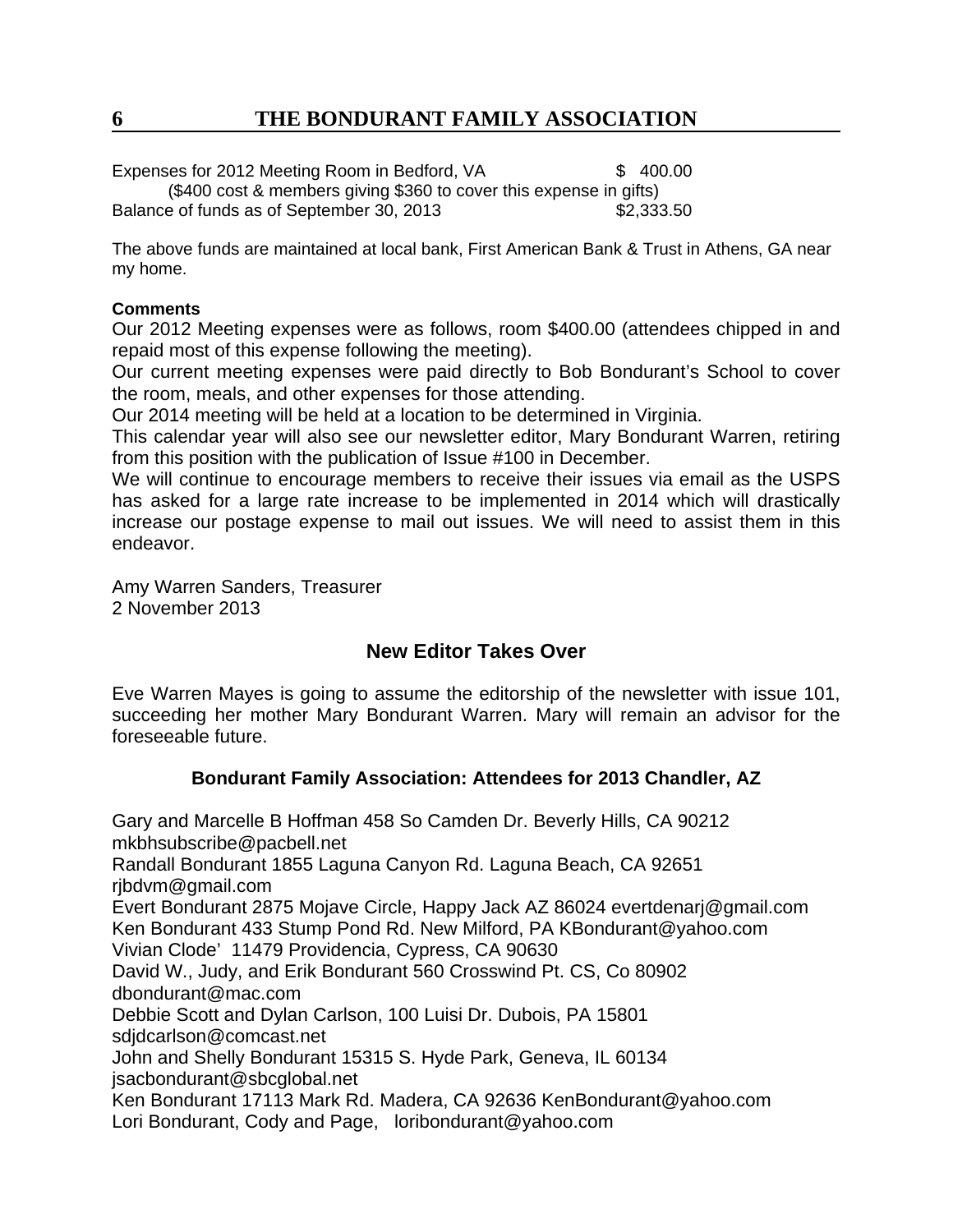Elizabeth Bondurant and Tara Luyber, 129 Marion Dr. Plainsboro, NJ 08536 Tcpugs@comcast.net Albert and Lynn Bondurant 203 Broadway Sst. Birmingham, AL 35209 bondurant5@msn.com Nancy Keller 456 Kenmore Ave, Sunnyvale, CA 94086 NancyKeller3@comcast.net Peggy Bondurant and Joseph Whitney, 5402 South Hazeton, Tempe AZ 85283 pbscitchr@gmail.com Evert and Denyse Bondruant 2875 Mojave Circle, Happy Jack, AZ 86024 evertdenaz@gmail.com Jim and Carolyn Bondurant 1322 Columbia St. Hood River, OR 97031 JCBondo45@gmail.com Tiffany Test, tiffany\_ro@yahoo.com Jess Carlson (no info) Paul, Bev, Brady and Max Serwitz 1464 Cestwick Pl. Westlake Village, CA 91361 bevserwitz@gmail.com Daniel and Darcy Bondurant 524 No. Ardmore Ave Manhattan Beach, CA 90266 darcybondurant@yahoo.com; dbondurant@gmail.com Amy, Anna, Ellie and Wyatt Milton 4707 Coefey St. Papillion, NE amilton5.west@gmail.com Dale Bondurant 192 M So Cross Creek, Orange, CA 92869 DaleBon@aol.com T.J. and Gloria Bondurant 4611 E. Sierra Sunset Trail. Cave Creek, AZ 85331 Bondo1969@yahoo.com Amy Warren Sanders 960 Jefferson Walk Circle, Jefferson, GA 30549 texasnana@gmail.com Jack and Gretchen Bondurant 5112 Mt. Vernon Memorial Hwy, Alexandria, VA JBondur999@aol.com Carol Bondurant 12200 W. Cameo Mary Lane, Tucson, AZ 85743 Cactuswren83@comcast.net Deb Hylton and Howard Sigler, 626 Wilton Rd. Towson, MD 21286 hyd838@comcast.net Walter Hylton 314 Eidson Creek Rd. Staunton, VA 24401 debrawalt@hotmail.com Calvin and Ruth Vestal 4841 Bentridge Lane, Clemmons, NC 27012 cvestal2@triad.rr.com Brandi Cutler 5742 WW. Wyoming St. Tucson, AZ 85757 Cutlermarana@gmail.com Ed and Susan Bondurant 3415 W. Sandra Ter., Phoenix, AZ 85053 Ingenuous@aol.com Pam Bondurant 745 E. Renwick Rd. Glendora, CA 91740 Roadrash4U@yahoo.com Zoe Bondurant 1024 Locklayer St., San Dimas, CA 91773 zbondurant95@yahoo.com Richard D. Bondurant 25562 Charro Dr , San Juan Capistrano, CA 92675 Evanne and Joell Bondurant 2212 Manchester Ave Apt #., Cardiff, CA 92007 vannbond87@yahoo.com; JoellBondurant@gmail.com

#### **DEATHS**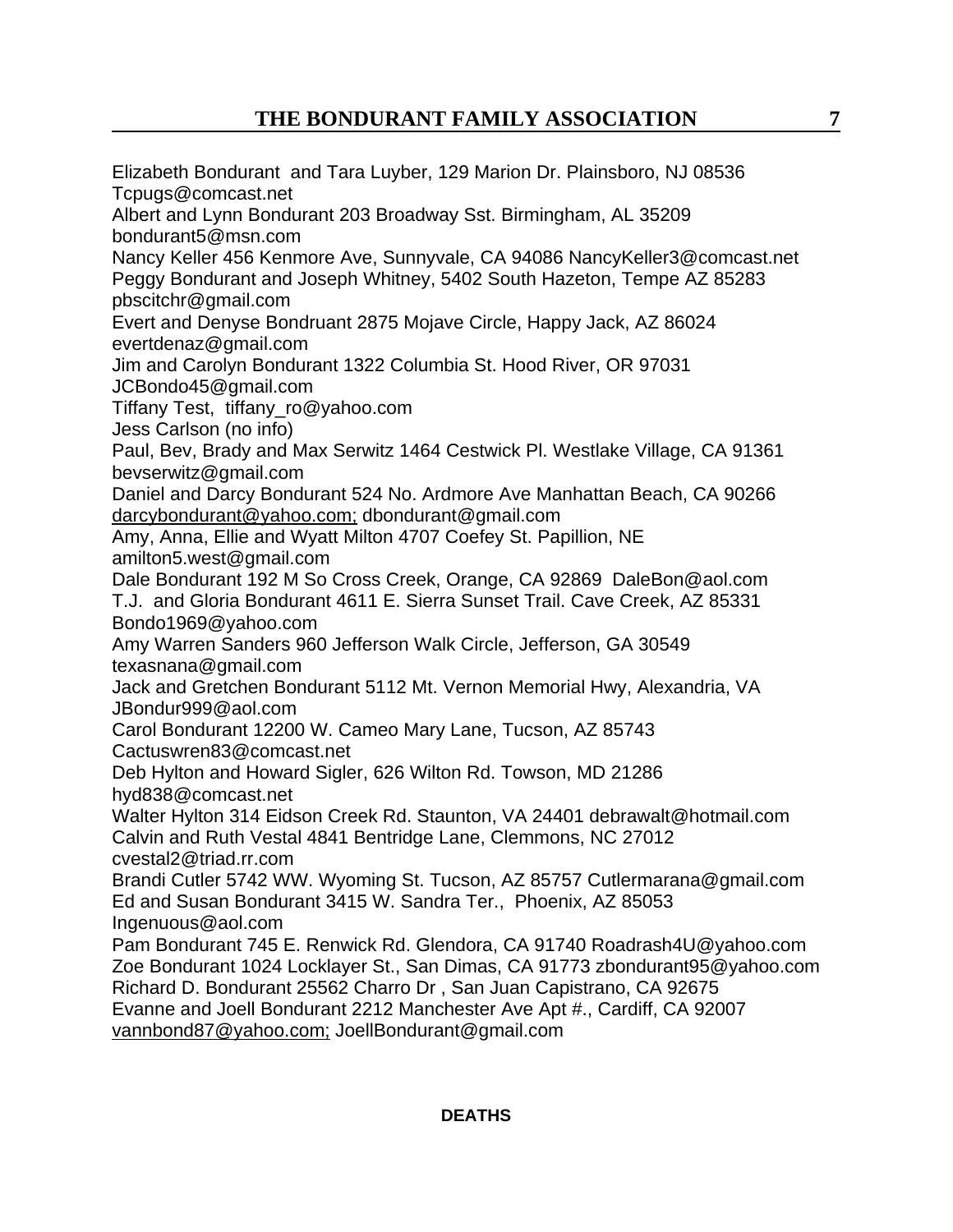**Effie B. Bondurant**, 83, of Chesapeake, VA, died October 31, 2013. She was the daughter of the late Arthur and Gertrude Hazelgrove Walne and wife of the late Luther L. Bondurant. She was also preceded in death by two sisters, Rosa Wolmack and Jean Pape.

She was a member and Deaconess Emeritus of Rosemont Christian Church and was awarded in 2004 the status of Pastoral Care Associate. Nana, as she was affectionately known, impacted the lives of many children that became a part of her extended family. She provided childcare and love and became an extended mother for many children that were less fortunate. Surviving are three daughters, Esther Dellinger and husband, Ronnie, Pamela Ells-Johnson and husband, Keith; and Gayle Dunn Swann and husband, Leonard; six sons, Corey Quidley, Patrick W. Dunn, Clifford D. Dunn, Alan F. Dunn and wife, Rebecca, W. T. Dunn and James F. Dunn and wife, Whitney; 22 grandchildren; 26 great-grandchildren; a brother, Lee Walne. Burial in the Gibson Family Cemetery.

**Carol Anne Bondurant Bykowski,** 57, of Midlothian, Va., passed away on Wednesday, November 20, 2013. Born in Richmond, Va., she graduated from University of Connecticut in 1978 with a B.S. in mathematics and worked for Verizon as a manager in both the Engineering and Operations Departments. She retired after 27 years of service in 2006. She was preceded in death by her parents, Thomas L. Bondurant and Joyce Wooldridge Bondurant. She is survived by her loving husband of 33 years; her brother, Gary Bondurant and his wife, Hollis, and their children, Allen and Thomas Bondurant; along with her brother-in-law, Brent and his wife, Sherrie, and their children, Lauren and Ashley. Interment at Greenwood Memorial Gardens, 12609 Patterson Ave., Richmond, VA 23238.

Her mother, **Joyce Anne (Wooldridge) Bondurant** died 2 Oct. 2013.



#### **CAROLINE SUE BONDURANT CULLERS**

**"Carrie Sue," a young 104, is sporting the t-shirt and cap from Bob Bondurant's Driving School sent to her by her cousin Ed Bondurant.**

**She said that she'd have done the "hot laps" with Bob if she could have attended.**

**Never doubt that she was there in spirit!**

She'll celebrate her 105<sup>th</sup> birthday next February, **and so far as we know is the oldest living Bondurant.**

**Happy Holidays, Carrie Sue, and come February, Happy Birthday!**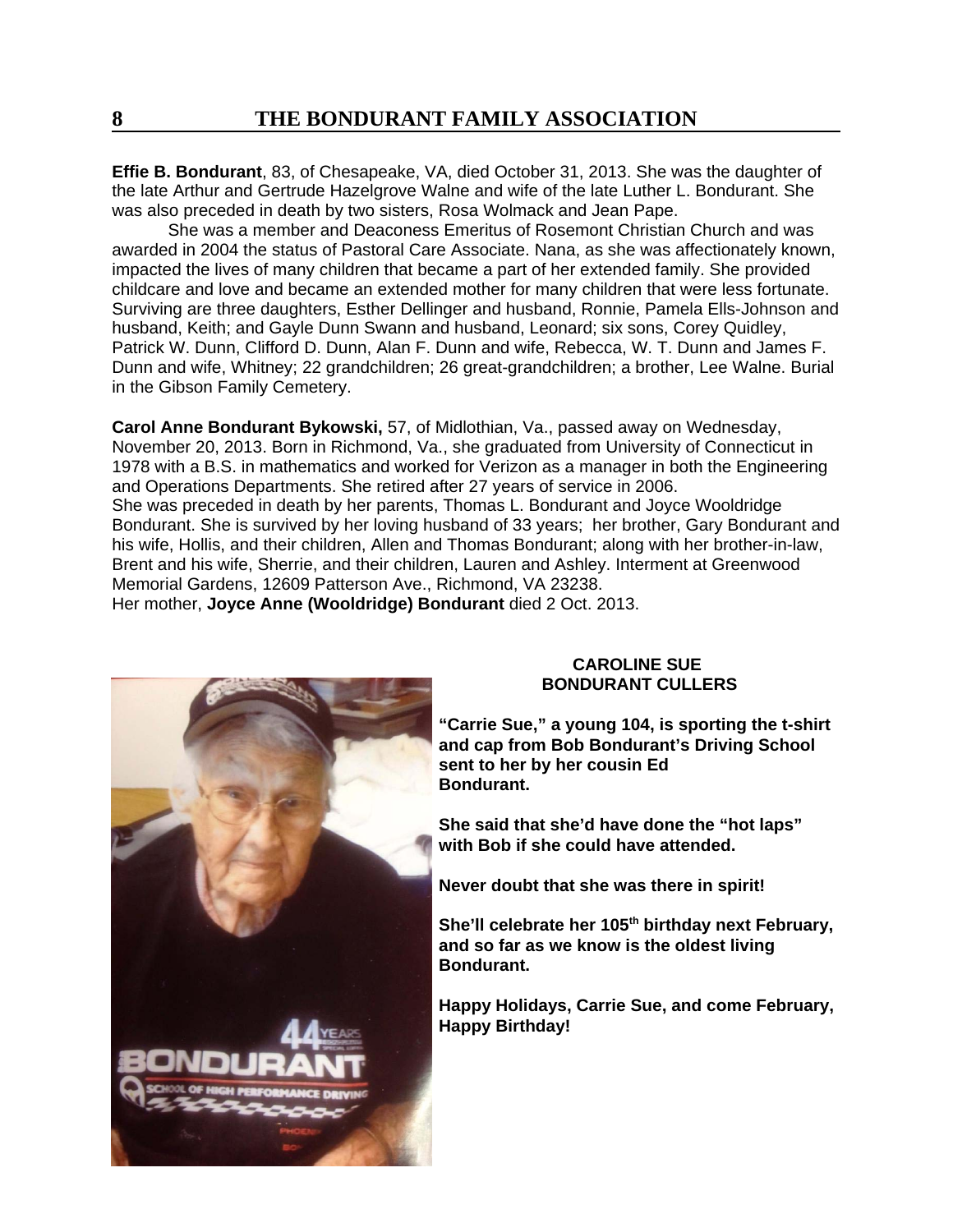#### **BONDURANT - WHITE FAMILY**

Ruby Talley Smith's health has improved, and now she is back on the hunt for Bondurants and their kin. This is her most recent submission:

I had done some research on Sarah Elizabeth Bondurant who married Thomas Terry White. I had gotten to their daughter, Missouri Clark White who married Robert J. Couch. I have now found some of their descendants. I found some in Shiloh Methodist Cemetery in Bedford Co, VA. I am attaching my file on these descendants.

## **Robert J. COUCH**

## **First Generation**

1. Robert J. COUCH was born on 24 Nov 1857 in Bedford Co, VA. He died on 17 Mar 1921. He was buried in Shiloh Meth Church, Bedford Co, VA.

CENSUS: 1900, 1910 & 1920 Forest, Bedford Co, VA, in 1910 and 1920 Robert was shown as widowed

Robert married Missouri Clark WHITE, daughter of Thomas Terry WHITE and Sarah Elizabeth BONDURANT, in 1878 in Lynchburg, VA. Missouri was born on 5 Sep 1859. She died on 25 Dec 1908.

They had the following children.

2 M i. Warren O. COUCH was born on 9 Jan 1879. He died on 24 Oct 1905. He was buried in Shiloh Meth Church, Bedford Co, VA.

OCCUPATION: Clerk in a dry goods store

Warren married Nannie May TERRELL, daughter of George Richard TERRELL and Susan Ella TRENT. Nannie was born in 1882. She died in 1920. She was buried in Springhill Cem, Lynchburg, VA.

+ 3 M ii. Robert White COUCH was born on 2 Jul 1886. He died in Nov 1972.

#### **Second Generation**

3. Robert White COUCH (Robert J.) was born on 2 Jul 1886. He died in Nov 1972 in WV.

CENSUS: 1910 Forest, Bedford Co, VA; 1920 Lynchburg, VA, living in the household were boarders, Gorman & Blanche Wilmer as well as William Hudson, age 38; 1930 Forest, Bedford Co, VA

OCCUPATION: Worked for Union Newspapers

Robert married Missouri Leslie MURPHY, daughter of William Lemuel MURPHY and Lucinda Jane LEFTWICH. Missouri was born on 22 Nov 1884 in Bedford Co, VA. She died on 27 May 1986.

They had the following children.

4 F i. Ruth B. COUCH was born about 1909. She died before 2008.

Ruth married DAWSON.

5 F ii. Cecil Grizelda COUCH was born on 12 Oct 1910. She died in 2000.

Cecil married Clyde Lewis THOMAS. Clyde was born on 9 Aug 1909. He died on 20 Jul 1984.

6 M iii. Richard Wallace COUCH was born on 11 Oct 1912. He died before 2008.

CENSUS: 1940 Brookville, Campbell Co, VA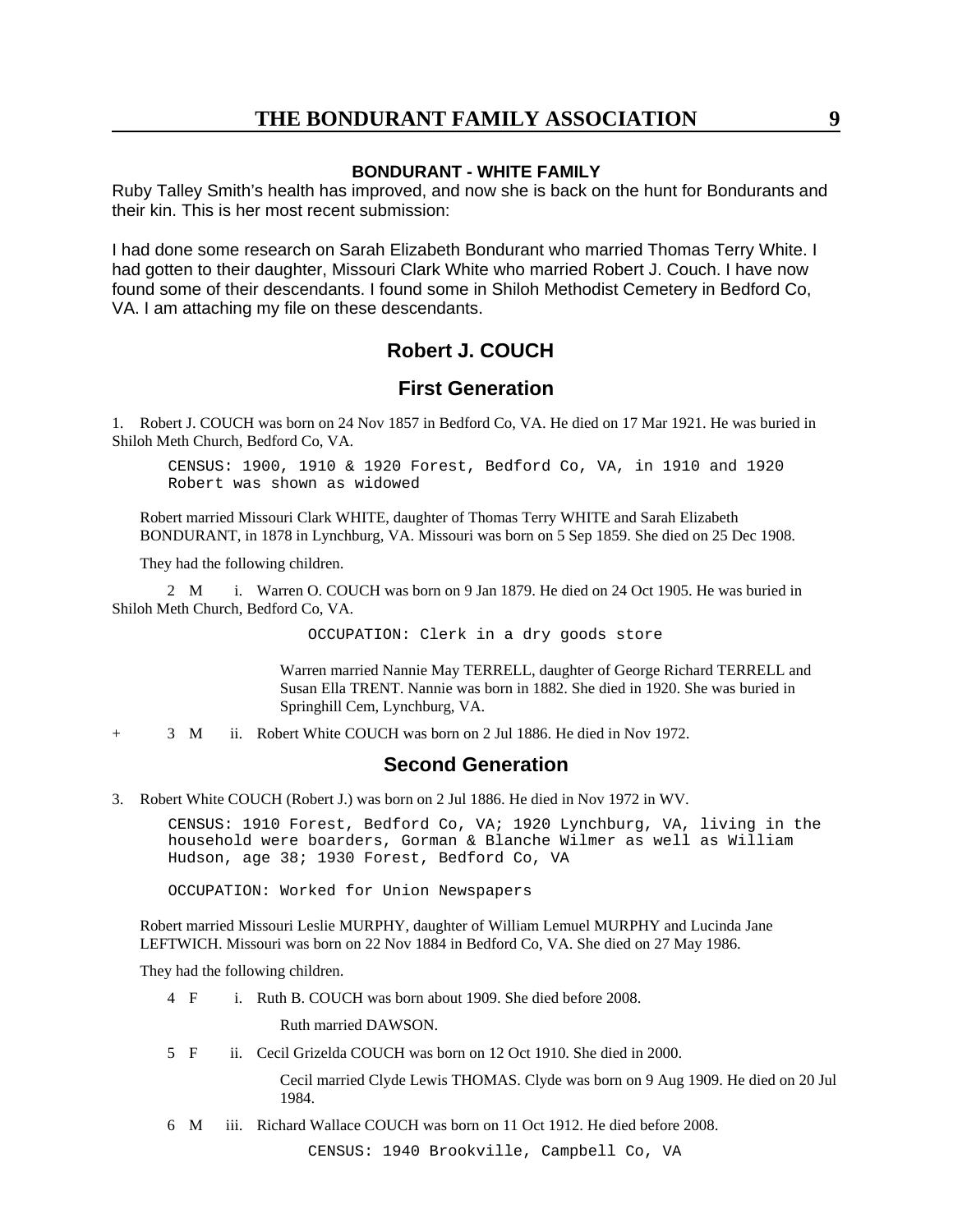Richard married Reva PHILLIPS, daughter of L. Reed PHILLIPS and Laura. Reva was born about 1915.

+ 7 F iv. Estus Kathryn COUCH was born on 7 Jul 1915. She died on 21 Oct 2008.

+ 8 M v. Roy Ottaway COUCH was born on 31 Aug 1918. He died on 28 Jun 2006.

9 F vi. Lois COUCH was born on 2 Oct 1921. She died on 5 Dec 1997. She was buried in Spring Hill Cem, Lynchburg, VA.

#### Lois married HUDSON.

10 F vii. Frances COUCH was born on 15 Jun 1924 in Bedford Co, VA.

Frances married Jack M. LAINING.

RESIDENCE: Mechanicsville, VA

#### Third Generation

7. Estus Kathryn COUCH (Robert White, Robert J.) was born on 7 Jul 1915 in Bedford Co, VA. She died on 21 Oct 2008 in Norristown, Montgomery Co, PA. She was buried in Fort Hill Cem, Lynchburg, VA.

Estus Kathryn "Granny" Couch Tankersley, 93, of Norristown, Pa., formerly of Lynchburg, went peacefully home to the Lord on Tuesday, Oct. 21, 2008. Born in Bedford County on July 7, 1915, Mrs. Tankersley was the daughter of Robert White and Missouri Leslie Murphy Couch. A former member of Shiloh Methodist Church, Forest Road, she was a member of Forest Road United Methodist Church in Lynchburg. Mrs. Tankersley was also a member of Forest Hill Ruritan Club, Edith Lacy Circle and Woodmen of the World, and sang for many years with Sweet Adelines. She was predeceased by her husband, James William Tankersley Sr.; son, James William "Jim" Tankersley Jr.; brothers, Wallace Couch and Roy Couch; and sisters, Ruth Dawson, Cecil Thomas and Lois Hudson. Granny is lovingly remembered by her sister, Frances Laining of Richmond; her daughter, Jane Ellen Tankersley Glass of Kutztown, Pa.; her daughter-in-law, Deborah Tankersley of St. Louis, Mo.; her grandchildren, Kathryn York of Norristown, Pa., Jon B. Tankersley of Blacksburg, Tara Korona of Lynchburg, Matt Tankersley of Fredericksburg and Chad Tankersley of St. Louis, Mo.; and her great-grandchildren, Jason Keys of Norristown, Pa., Josh Tankersley of Fredericksburg, and Donnie and Jake Korona of Lynchburg. She also leaves behind many devoted family members, dear friends and her faithful companions, Griz and Lillie. A graveside service is to be conducted at 11 a.m. Saturday, Oct. 25, 2008, in Fort Hill Memorial Park by the Rev. John Kinard and the Rev. A. Howell Franklin. The family will receive friends from 7 to 8:30 p.m. Friday, Oct. 24, 2008, at Diuguid Wiggington Chapel. Memorial contributions may be sent to Forest Road United Methodist Church.

Estus married James William TANKERSLEY Sr. James was born about 1915.

CENSUS: 1940 Brookville, Campbell Co, VA

They had the following children.

- 11 F i. Jane Ellen TANKERSLEY was born about 1931. Jane married GLASS.
- 12 M ii. James William TANKERSLEY Jr died before 2008.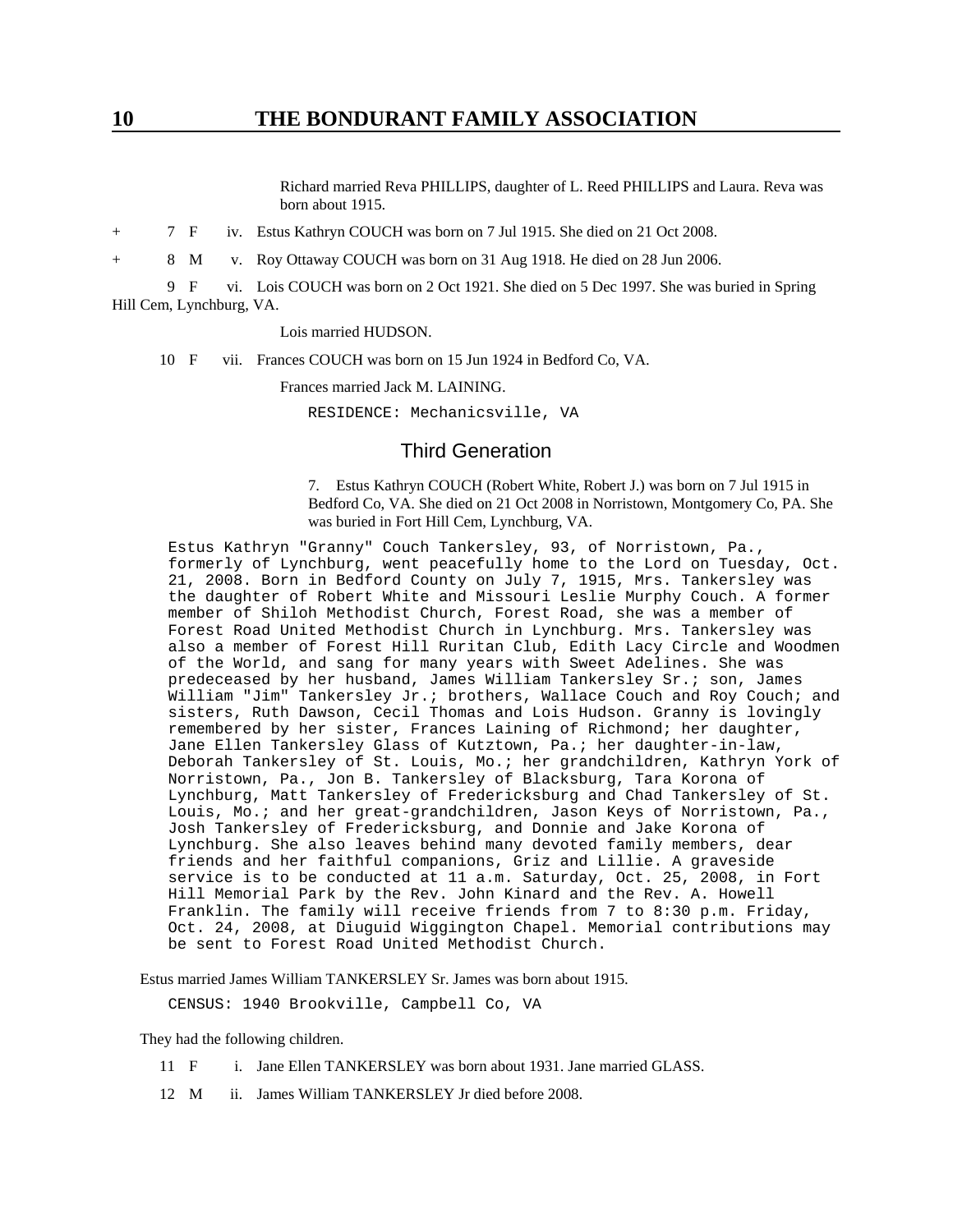8. Roy Ottaway COUCH (Robert White, Robert J.) was born on 31 Aug 1918. He died on 28 Jun 2006 in Lynchburg, VA. He was buried in Spring Hill Cem, Lynchburg, VA.

OCCUPATION: Mechanic - auto repair

CENSUS: 1940 Lynchburg, VA

Roy married Dorothy CHEATWOOD, daughter of Harry Lodwick CHEATWOOD and Lottie MOSBY, about 1939. Dorothy was born on 28 Jun 1919 in Bedford Co, VA. She died on 21 Jan 2005. She was buried in Springhill Cem, Lynchburg, VA.

OCCUPATION: Waitress at a lunch room

Dorothy Cheatwood Couch, 85, of Lynchburg, passed away peacefully Friday, Jan. 21, 2005, at the residence of her daughter after a long illness. She is survived by her husband of 67 years, Roy Ottaway Couch. Born June 28, 1919, in Bedford County, she was the daughter of the late Harry Lodwick Cheatwood and the late Lottie Mosby Cheatwood. Mrs. Couch had retired from the business she and her husband had owned and operated, Couch's Store. In addition to her parents, she was preceded in death by a brother, Pete Cheatwood; a sister, Lill Daniel; and by a sonin-law, Kenneth R. Davis. In addition to her husband, she is survived by a son, Roy D. Couch and wife, Jan, of Forest; and a daughter, Patsy C. Davis of Forest; six grandchildren: Terrie Donovan, Mick Davis, Pamela Layne and husband, Barry, Jacoby Jarvis, Jessica Jarvis, Wendy Davis-Sterne and husband, Tom; four great-grandchildren: Tyler Layne, Cooper Layne, Madalyn Sterne and Parker Sterne; a brother, Bill Cheatwood and wife, Louise, of Lynchburg; three sisters, Sallie C. Farris of Lychburg, Harriett C. Leckie of Orlando, Fla., and Mae C. Doss of St. Augustine, Fla.; two sisters-in-law: Estus Tankersley of Trooper, Pa., and Frances Laining of Richmond; two really special young ladies, Katy Agnew and Stacie Anderson; and a number of nieces and nephews. Graveside services will be conducted at 11 a.m., Tuesday, Jan. 25, 2005, at Spring Hill Cemetery by the Rev. Ken Tesch. Family visitation will be throughout the day on Monday at the home of her daughter, at 202 Mistletoe Drive, Lynchburg. In lieu of flowers, memorial contribution may be made to Old Forest United Methodist Church, 2805 Old Forest Road, Lynchburg, VA 24501; or Hospice of the Hills, in care of Virginia Baptist Hospital, 3300 Rivermont Ave., Lynchburg, VA 24503. Whitten Funeral Home and Cremation Services, Timberlake Chapel, (434) 239-0331, is assisting the family with arrangements.

They had the following children.

13 M i. Roy D. COUCH.

Roy married Jan.

+ 14 F ii. Patsy COUCH.

## Fourth Generation

12. James William TANKERSLEY Jr (Estus Kathryn COUCH, Robert White, Robert J.) died before 2008. Jim married Deborah.

They had the following children.

15 M i. Jon B. TANKERSLEY.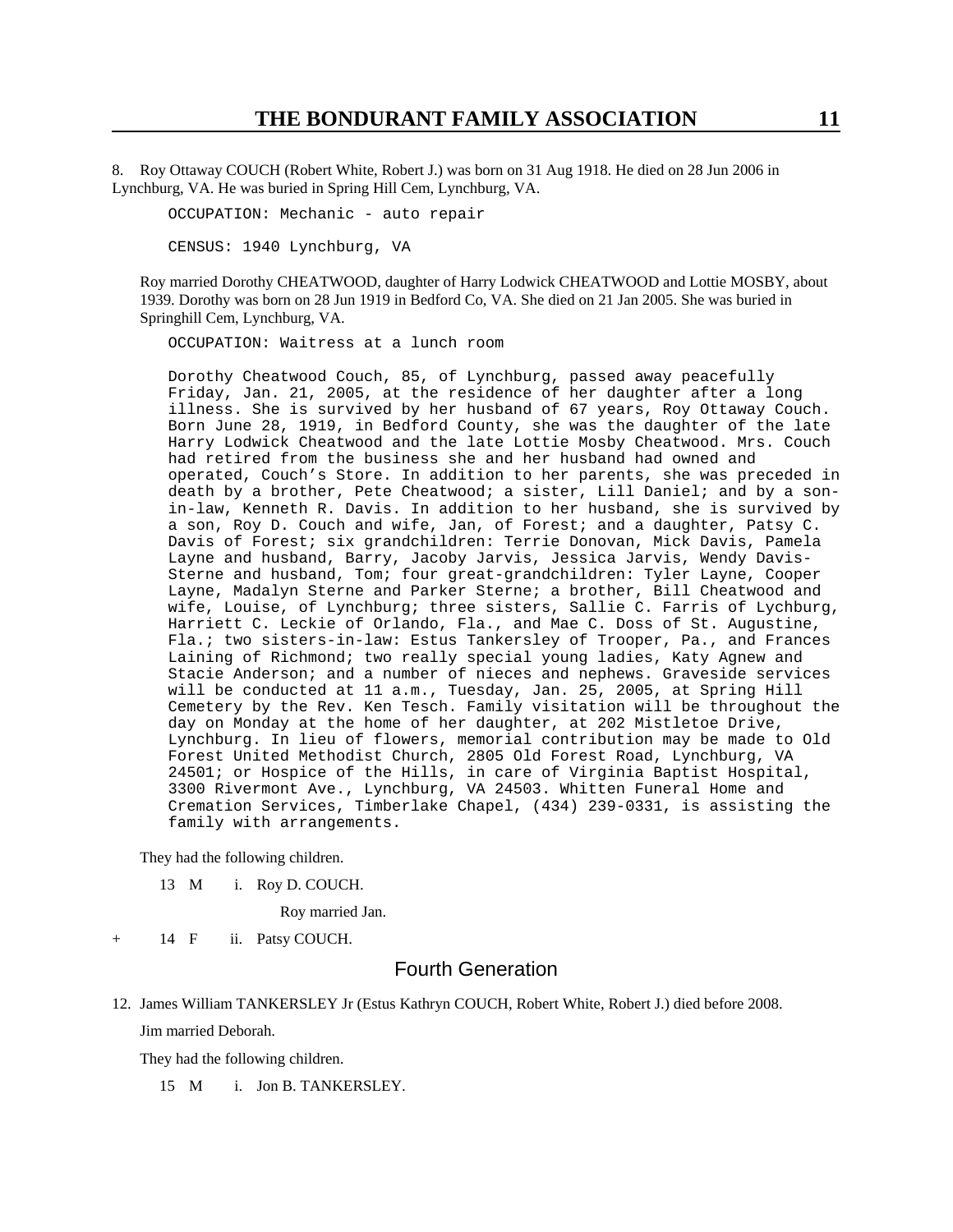- 16 M ii. Matt TANKERSLEY.
- 17 M iii. Chad TANKERSLEY.
- 14. Patsy COUCH (Roy Ottaway, Robert White, Robert J.).

RESIDENCE: 202 Mistletoe Drive, Lynchburg, VA

Patsy married Kenneth R. DAVIS. Kenneth died before 2006.

They had the following children.

18 M i. Mick DAVIS.

19 F ii. Wendy DAVIS.

## Fifth Generation

19. Wendy DAVIS (Patsy COUCH, Roy Ottaway, Robert White, Robert J.). Wendy married Tom STERNE.

They had the following children.

- 20 M i. Parker STERNE.
- 21 F ii. Madalyn STERNE.

\* \* \* \* \*



MARCUS LAFAYETTE COOPER

 (B. 1840 TN) AND HIS WIFE

JULIA ANN WHITE (1833 VA -1887 AR), DAUGHTER OF LOCKEY BONDURANT (1810-1846) AND JAMES OLIVER WHITE (1808-1846)

They married 8 June 1862 in Terre Haute, IN, and died in Pocahontas, AR.

Their children were: Francis Marion, Julia A., Samanthy T., Thomas, and Hattie Cooper.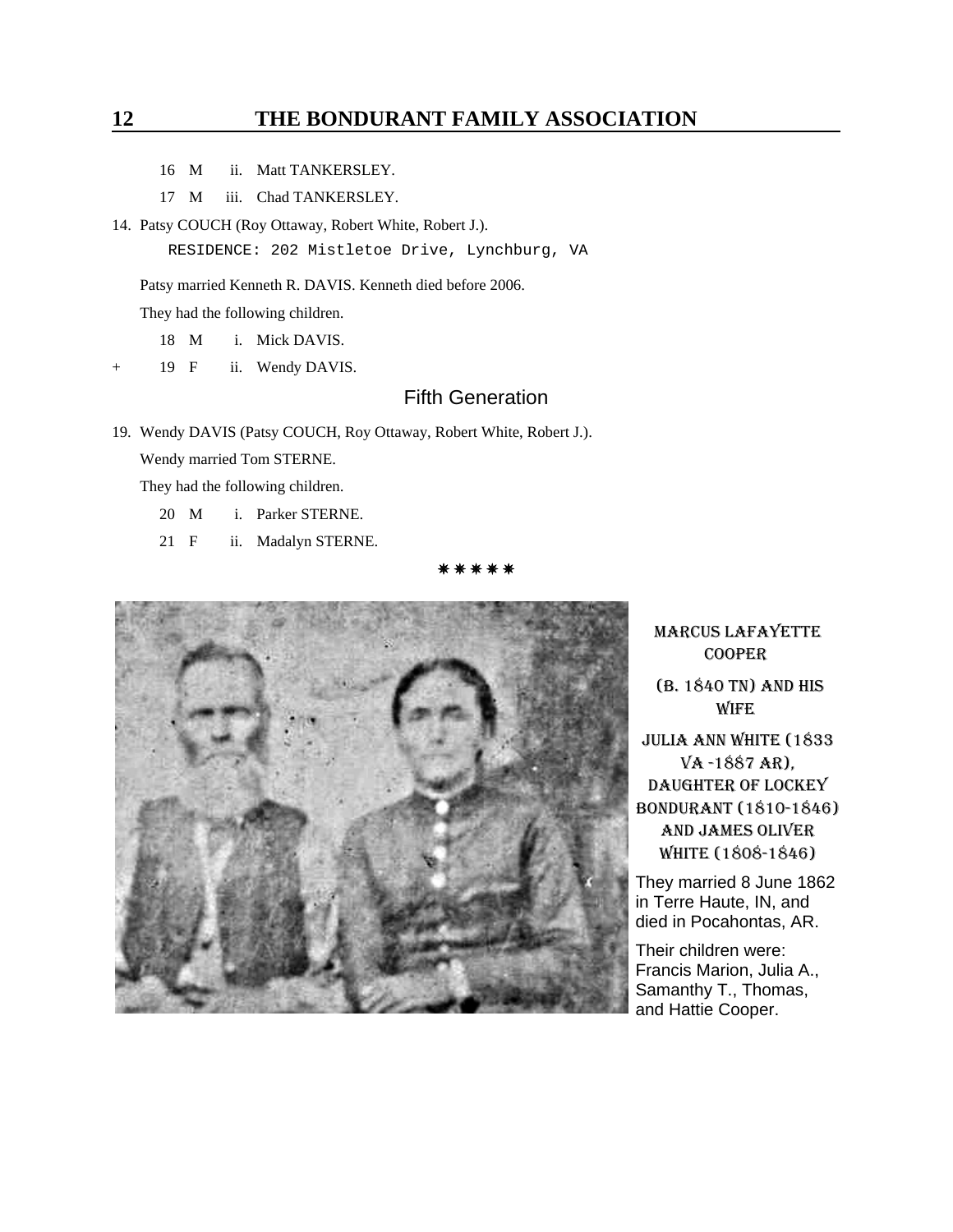## **MAILING LIST**

(*free distribution*)

Acquisitions Clayton Library, Houston TX, claperiodicals@houstontx.gov.

FamilySearch Library Acquisitions, 50 E N West Temple St Room 545, Salt Lake City UT 84150-0005

Genealogy Center Allen Co. Pub. Library, PO Box 2270, Fort Wayne IN 46801-2270

### **2013 MEMBERS**

Mrs. Virginia Albrecht, 111 Williams Bluff, McDonough GA 30252; artngriffin@yahoo.com.

Mrs. Susan B. Arnold, 1106 - 8th Street SW, Rochester MN 55902-2060; bondy554@yahoo.com.

Mr Thomas B. Bailie, 10045 Weko Dr, Bridgman MI 49106-9310;

616/465-4567, tbailie@aol.com.

M/M Albert Bondurant, 203 Broadway St., Homewood AL 35209; bondurant5@msn.com.

M/M Andrew Jack Bondurant, 5112 Mt Vernon Memorial Hwy, Alexandria VA 22309; 703/780-8383, jbondur999@aol.com.

M/M Bobby Joe Bondurant, 158 Lake Dr, Amherst VA 24521;

804/946-7603, bjudybondurant@comcast.net.

Mr Charles I. Bondurant, 7008 Derby Drive, Crestwood KY 40014; cbondurant@consolidated.net.

Ssg. Clinton Bondurant, 219 Shannon Ct, Senoia GA 30276; 770/599-9664, wyoming1953@earthlink.net.

Mr. Dale Bondurant, 192 M So. Cross Creek, Orange CA 92869; dalebon@aol.com.

M/M David M. Bondurant, 235 Desha Rd., Lexington KY 40502;

859/361-5404, dbondurant@insightbb.com.

M/M David W. Bondurant, 560 Crosswind Point, Colorado Springs CO 80906-5946; 719/576-5543, 719/661-7889 cell, dbondurant@mac.com.

Mr. Edward Tucker Bondurant, 3400 NE Beakey St., Portland OR 97212; 503/804-9976, ed\_bondo@comcast.net.

Ms. Elizabeth L. Bondurant, 129 Marion Dr., Plainsboro NJ 08536; 609/799-4102, .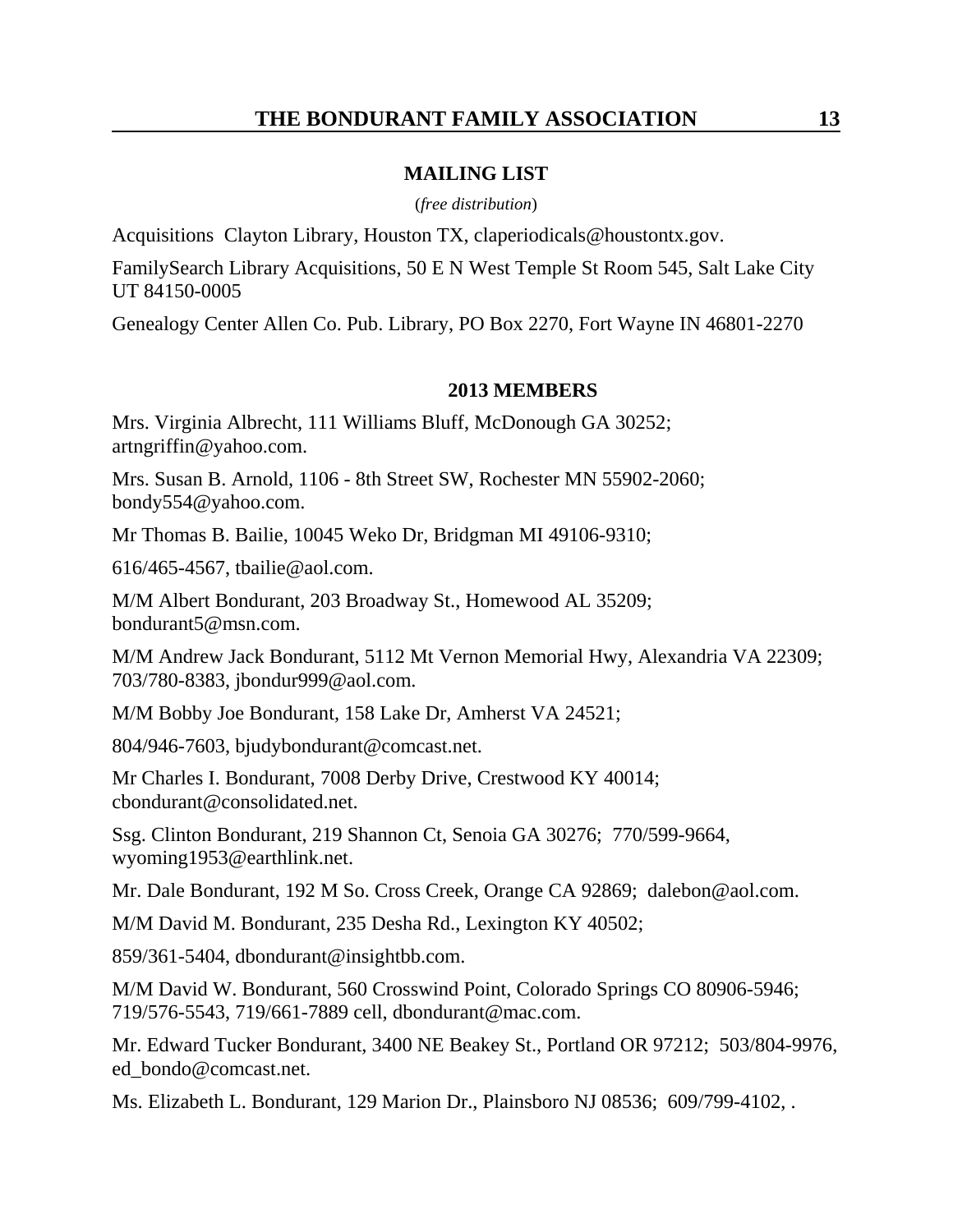Mr. Erik Bondurant, 1820 40th Street SW, #112 #112, Fargo ND 58103; bondo112@gmail.com.

.

Mr. Evert Leroy Bondurant, 2875 Mojave Circle, Happy Jack AZ 86024; 928/477-3337,

Mr. James Spencer Bondurant, 343 S. Woodale Ave.., Decatur IL 62522-2550; 217/424- 6089.

Mr. Jay Francis Bondurant, 3425 East 11th St., Cheyenner WY 82001-6333; 307/630- 4039, jaybondurant1947@yahoo.com.

M/M Jerry Moore Bondurant, 533 W County Rd 900 N, Lizton IN 46149-9356; 317/994- 5203, Skizzix1@yahoo.com.

M/M John Hodges Bondurant, 104 Terri Ave., Berea KY 40403; 502/649-9368, jhbondurant@windstream.net.

Mr. John Paul Bondurant, Jr., 18315 South Hyde Park, Geneva IL 60134; 630/208-7361, jsacbondurant@sbcglobal.net.

M/M John Tyree Bondurant, 5530 Tecumseh Circle, Louisville KY 40207-1693; 502/897-1405, jtyreebond@gmail.com.

Mr. Joseph Boone Bondurant, 1614 Highway 913, Sicily Island LA 71368; jbondurant60@gmail.com.

Mr. Kenneth Lee Bondurant, 433 Stump Pond Rd., New Milford PA 18834; 570/465- 7527, kbondurosa@yahoo.c.

Mrs. Marilyn R. Bondurant, (Mrs. John Paul, Sr.), 70 Chestnut Ct., Elgin IL 60120; 630- 728-0730, mjbondurant@yahoo.com.

Mr. Matthew Bondurant, 958 Huron Peak Ave., Superior CO 80027; bonduram@mac.com.

M/M Matthew R. Bondurant, 5614 Ledgestone Dr,, Dallas TX 75214; 518/561-4606, 2011.

Mr. Paul Al Bondurant, 5371 Del Rey Dr, Colorado Springs CO 80918; 719/599-8495

Capt. Richard Dee Bondurant, 25562 Charro Drive, San Juan Capistrano CA 82675-4307; 949/240-3102, dicksjc@netzero.net.

Mr Robert Edouard Bondurant, 933 East 19th St., Casper WY 82601; 307/234-1366, bondurantbob@q.com.

Mr. Robert L. Bondurant, 1835 S Jefferson, Casper WY 82601-4738; 307/234-8717, .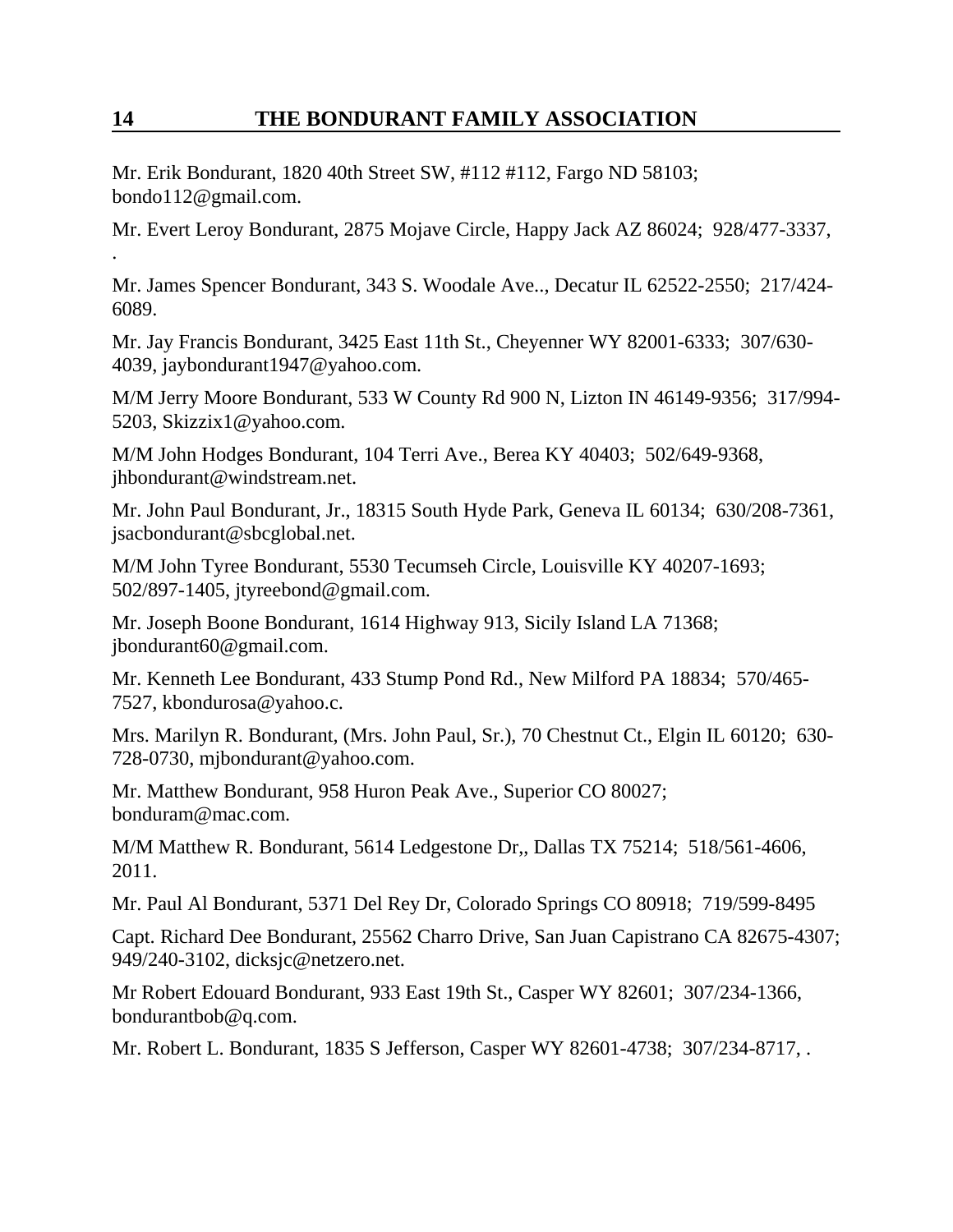Mr. Robert Lewis Bondurant, 10645 N. Tatum Blvd. #200-323, Phoenix AZ 85028; 480/961-0143.

Mr. Scott W. Bondurant, 505 North Pinon, Olathe KS 66061; 913/829-4301, scottbondurant@att.net.

Mr. Si M. Bondurant, 1414 Roxbury Pl, Jackson MS 39211; 601/981-1494, SMB@bbfirm.com.

Dr. Stuart Bondurant, 209 Cedar Berry Lane, Chapel Hill NC 27517-7207;

919/929-1899.

Ms. Sylvia Lynn Bondurant, 409 Cedar Ave., Hinton WV 25951.

M/M Thomas Charles Bondurant, 1635 Golden Fields Dr., Germantown TN 38138; , tbondurant@prodigy.net.

Mr. Thomas Ray Bondurant, 1045 Denison St, Indianapolis IN 46241-2426; 317/241- 4482 .

Mr. Tom R. Bondurant, 7 Charleston Circle, Brandon MS 39047.

Mr. Walton G. Bondurant Jr., 121 Commodore Lane, Smithfield VA 23430; 757/365- 0409, wbondurant@bondurantlaw.com.

Mr. Wayne Edwin "Ed" Bondurant, 5313 NW Walden Dr., Kansas City MO 64151. [*Our 2014-2015 President*]

M/M Wayne L. Bondurant, 3500 Carlton Ave # K-38, Fort Collins CO 80525; 970/266- 8785, bndrnt@q.com.

Mrs. William Irvin Bondurant, 845 N 14th St, Wytheville VA 24382; 703/228-6084, ribon@embarqmail.com.

Mr. William Robert "Bill" Bondurant, 150 Kenmore Way, Woodside CA 94062; 650/368-0165, Wrbondurant@comcast.net.

Mrs. Diane G. Borgman, 110 Bruns Place Court, St. Peters MO 63376-5251; 397-6331, dianeborg@centurytel.net .

Mrs. Charles H. Bounds, 4121 Cardinal St., Northport AL 35473; 205/333-0026, .

Mrs. Amy B. Bridges, 6050 Greenhaven Dr., Winston-Salem NC 27103; 336/231-2125, amy5amy@hotmail.com.

Mr. Donald K. Bundrant, P.O. Box 1319, Argyle TX 76226-1319; 940/464-0131, donb@healey.org.

Mrs. Debbie Lynn Burton-Porter, 13252 Silver Saddle Lane, Poway CA 92064; 858/521- 8894, d.porter1gene@roadrunner.com.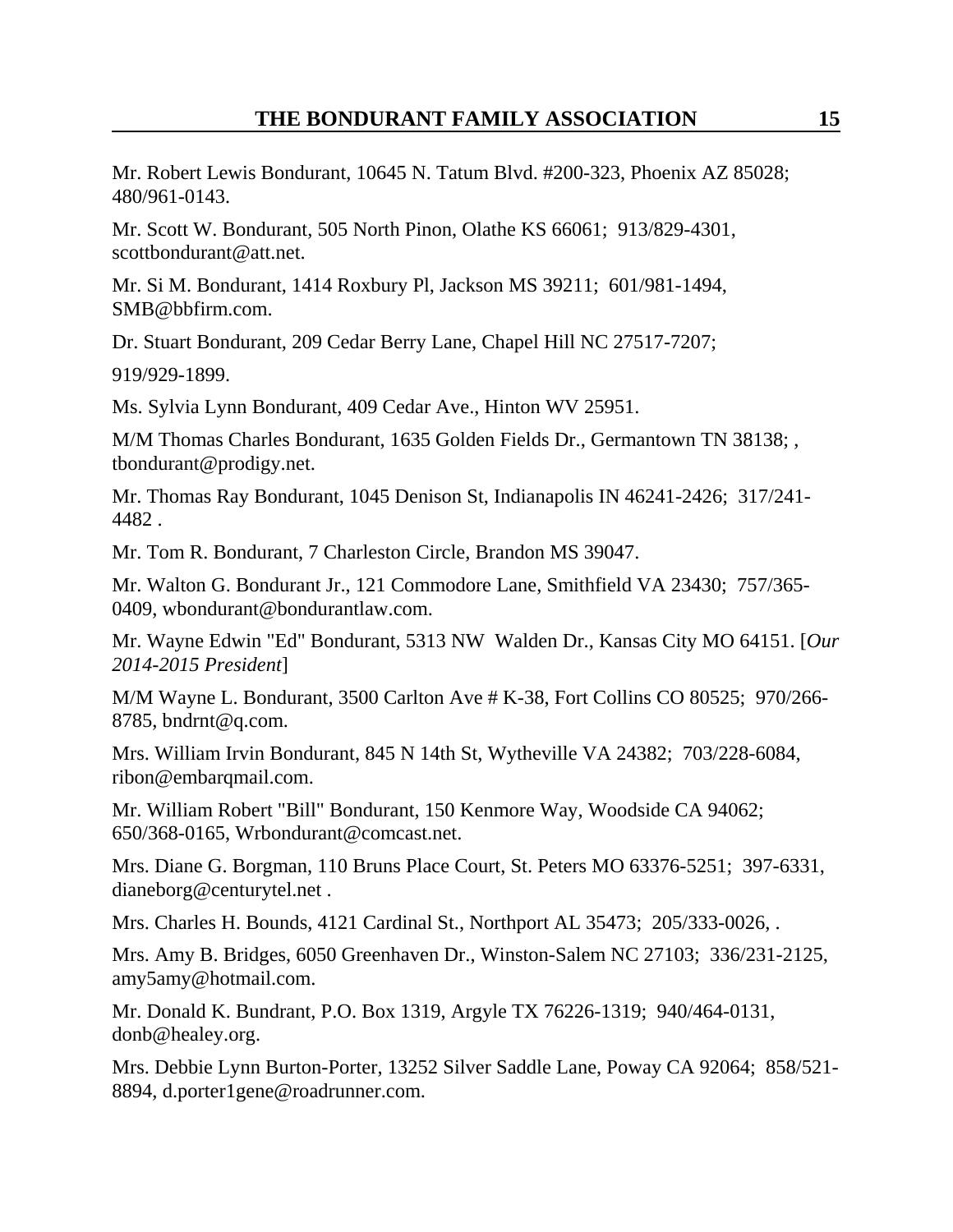Ms. Phyllis Bondurant Campbell, 1106 Parsons Place, Greensboro NC 27410-4186; 336/632-9356, pcampbell1@triad..rr.com.

M/M Ray S. Campbell, Jr., P.O. Box 529, Bowling Green VA 22427.

Mrs. Debra Rose B. Carlson, 100 Luisi Drive, DuBois PA 15801; 814/591-1974, sdjdcarlson@comcast.net.

Ms. Anita L. Cole-Taylor, 11811 South Briar Patch Dr., Midlothian VA 34113; 804/379- 9708.

M/M John W. Dodson, 249 Old Mill Rd., Bland VA 24315-5445; 276/688-6122.

Mrs. Martha Easter, 3481 Elgood Road, Princeton WV 24739, easters@citilink.net.

Mrs. Wanda Bondurant Flener, 9009 Lantern Lite Pkwy, Louisville KY 40220; 502/491- 4958, wbflener@webtv.net.

Mr. David Pelham George, 1500 Westbrook Ct., Apt. 2122, Richmond VA 23227; 804/200-1311, dave.george@wcrichmond.org.

Mrs. Inez F. B. Griffels, P.O. Box 1487, North Plains OR 97133; 503/846-1307,

IGriff@aol.com.

Ms Rebecca Bondurant Halliday, 1914 Rambling Rose Lane, Hattiesburg MS 39402; , beckynjasonh@yahoo.com.

Ms. Karen Hamm, gawomon@bellsouth.net.

Ms. Marcelle B. Hoffman, 458 S Camden Dr, Beverly Hills CA 90219-4229; mkbhsubscribe@pacbell.net.

Mrs. Ann Dudley Holley, 251 Newberry St. SW, Aiken SC 29801; 803/649-7646, anndholley@gmail.com.

M/M Darren Hatch, 390 W 170 N, LaVerkin UT 84745-5421; ratherby@gmail.com.

Ms. Deb Hylton, 626 Wilton Rd., Baltimore MD 21286; hyd828@comcast.net.

Mr. Walter Edward Hylton, 314 Eidson Creek Rd., Staunton VA 24401; 540/886-8681, debrawalt@hotmail.com.

Dr. Tommy Karns, 905 Jona Kay Terrace, Norman OK 73069-4003; 405/360-5244, tom.karns@sbcglobal.net.

Mrs. Hazel Bondurant Krutsch, 255 Texas St., #E-375, Rapid City SD 57701; 605/721- 3446, krutch@rushmore.com.

M/M Michael Krutsch, 9925 Dakota Road, Bloomington MN 55438-1750; 952/832- 9417, cajk33@aol.com.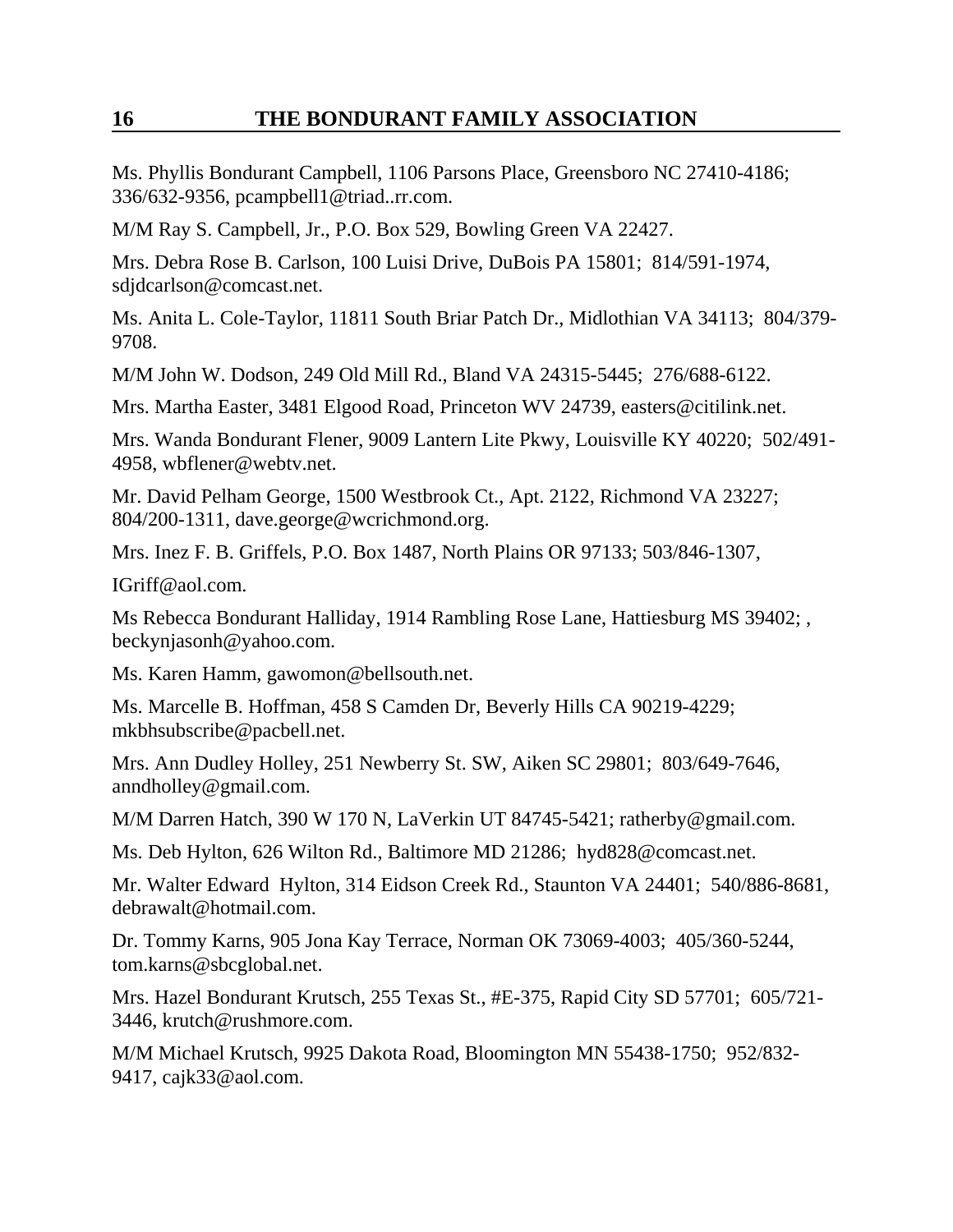Mrs. Mary B. Lanier, 950 Echota Road, Clarkesville GA 30523; 706/754-3887, mbl14@juno.com.

Mr. Paul E. Lawrence, 13 Park Terrace, Fairfield Glade TN 38558; 931/456-4776, lawrpaul@citlink.net.

Mrs Terry Louderback, 12180 Osbourne Grove Drive, Arlington TN 38002; ttlouderback@gmail.com.

Mrs. Eve Bondurant Mayes, 270 Wesley Chapel Rd., Danielsville GA 30633; 706/789- 3452, ebmayes@windstream.net.

Ms. Paula & Patricia Meador, 3245 Oakdale Rd., Roanoke VA 24018; 540/774-1417, dixiecats1121@cox.net.

Rev. John A. Mills, 60 Patterson Rd., Fanwood NJ 07023; johnamills@covad.net.

Mrs. Susan J. Bondurant Muster, PO Box 160, Calhoun KY 42327-0160; 270/273-3288, jmuster47@aol.com.

Dr. Bruce V. Ramsdell, 1130 Piedmont Ave. Unit 1512, Atlanta GA 30309; 404/272- 0071, siouxlake@aol.com.

Mrs. Mary Dell Robertson, 3825 Meek Dr., Jacksonville FL 32277; 904/744-6341, .

Ms Jeanne-Marie Rogers, 1704 Sweetbriar Lane, Louisville KY 40207-1768; 502/426- 2101, JeanneMaR@bellsouth.net.

Mr. Thomas A. Sams, 605 Pine Tree Dr., Trail Creek IN 46360-7137; 219/874-1308, portercotom@yahoo.com.

Ms. Amy M. Sanders, 960 Jefferson Walk Circle, Jefferson GA 30549; 706/387-0795, amymws@aol.com.

Mr. O. William Schumm, Jr., 1006 James Madison Circle, Falmouth VA 22405; 540/226-0932, billynns@cox.net.

Mrs. Beverly Serwitz, 1464 Cheswick Place, Westlake Village CA 91361; 805/370- 6339, atwitzend@adelphia.net.

Mrs. Ruby Talley Smith, 12222 Shadetree Lane, Laurel MD 20708-2832; 410/752-3752, rubygem3@verizon.net.

Mrs. Katharine Hill Smith, 1733 Woodland Rd., Thomaston GA 30286; 706/647-5905.

Ms. Jo Slate, 610 Pedigo Ridge Rd., Claudville VA 24076-3384; 276/251-5186.

Mrs. Stephanie Paula Smith, 111 Williams Bluff, McDonough GA 30252; 404/936- 1333, bssmith530@gmail.com.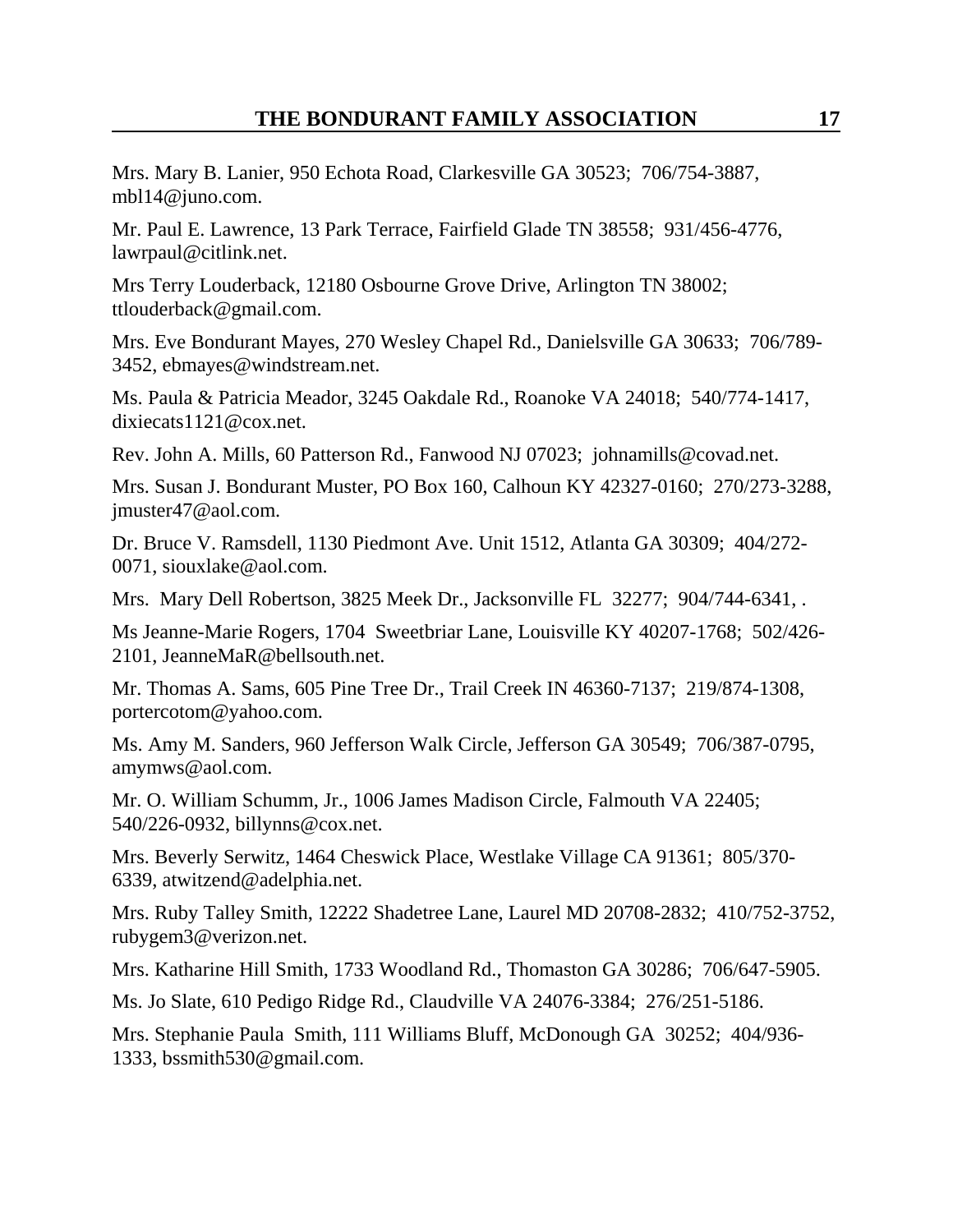Mrs. Mary Lynn D. Smith, 1105 Troy Ave., Dyersburg TN 38024; 731/285-4421, smith3757@cableone.net.

Mrs. Mary B. Stinnett, 338 Fletcher's Level Rd., Amherst VA 24521-4335; 434/946- 5149, beezie48@aol.com.

Ms. Judy C. Tanner, 210 Eagle Drive, Macon GA 31211-6008; 478/755-0882, Jtanner755@gmail.com.

Mrs. Judith F. Vogel, 4106 Poplar Street, Fairfax VA 22030; 703/273-3851.

Mr. Ronald Wagner, 205 Highland Dr., Warner Robins GA 31088; 478/922-1353, rtelope@cox.net.

Mrs. Mary Bondurant Warren, 750 Glenwood Drive, Athens GA 30606-4628; 706/549- 1264, itsmarbleous@hotmail.com.

Ms. Eugenie B. Wilborn, 236 - 17th Ave. SE, St. Petersburg FL 33701-5910; eb@eugeniebondurant.net.

Mrs. Jessica K. Wilds, 12331 Patricia Ave., Port Allen LA 70767; mllepandora@aol.com.

Mrs. Frances B. Will, 89190 Dahlin Road, Florence OR 97439-8633; 541/997-3003, willfg@oregonfast.net.

Mr. Jack Lloyd Williams, 53 E Shasta St., Chula Vista CA 91910-6127; 619/425-9549, rotaman@cox.net.

Mr. Jerome A. Wilson III, PO Box 65, Blackstone VA 23824-0065; 434/292-6487, jeromew57@yahoo.com.

M/M Carroll Wray, 94 Carolina Hills Dr., Horse Shoe NC 28742; 828/891-1491, wrays@mchs.com.

Dr. Joanne Yeck, 3485 Indian Hill Dr., Kettering OH 45429; 937/294-3777, mcyeck@aol.com.

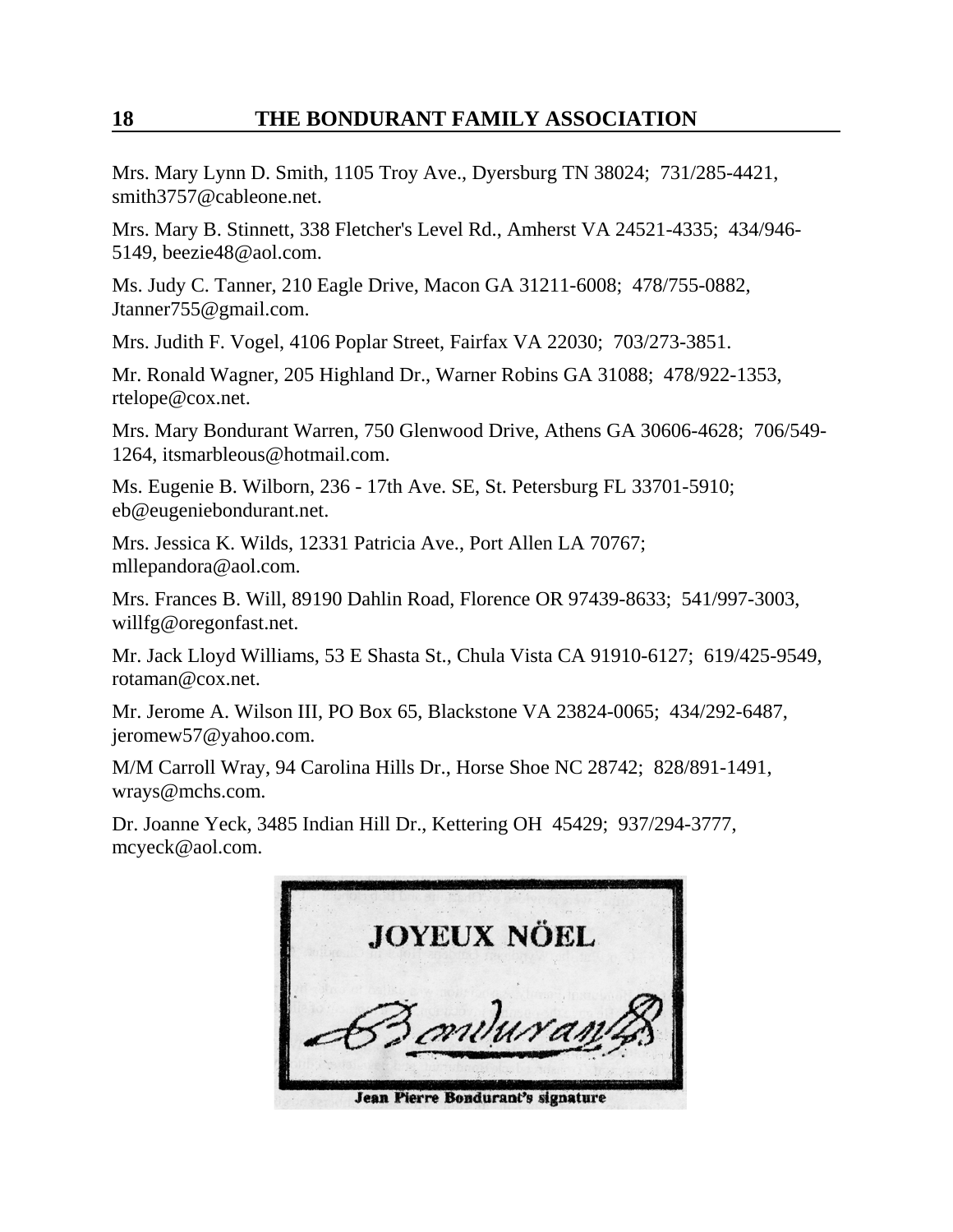## **THE BONDURANTS OF AMERICA -- Jean Pierre and Ann**

By Mary Bondurant Warren,

with Ruby Talley Smith and Amy Warren Sanders

#### *The Bondurants' "First Hundred Years" in Virginia.*

 Here is the story of Huguenot Jean Pierre Bondurant's life after he landed in 1700 at Jamestown. How did this French exile adapt to an English-speaking society? What was his life like in the colony? Meet his wife Ann Tanner, and learn more about their five children, and grandchildren. Watch the Bondurant family grow with the colony, move into new lands, and new occupations. A "Sentimental Journey" takes you to places important in the family history.

Hardbound, 218 pages including maps, photographs, illustrations, and a full name index. **\$35.00.** 

#### **THE BONDURANTS OF AMERICA --**

#### **Ann Tanner's Ancestors**

By Mary Bondurant Warren,

with Ruby Talley Smith and Amy Warren Sanders

#### *HATCHER, JONES, LOUND & TANNER of Virginia*

#### *The focus of our 2010 tour in Virginia*.

Jean Pierre married into a tidewater Virginia English family, whose ancestors had been in the colony two or three generations when the Huguenots arrived. These are stories and documents relating the life of Ann's colorful ancestors. Learn about the parts they played in Virginia's early history. A "Sentimental Journey" leads you to present-day sites which once were the homes of Ann's ancestors.

Hardbound, 173 pages including maps, photographs, illustrations, and a full name index. **\$30.00**

## **THE BONDURANTS OF GÉNOLHAC, FRANCE**

#### By Mary Bondurant Warren

Following your suggestions, along with family history and "family trees," are included photographs of the sites and documents relating to the family, maps, and even a driving tour of our most important places.

With this hardbound, 172 page book, you can be your own tour guide, and see the sights of France at your leisure. **\$30.00** 

#### **Three Bondurant book set for \$75.**

# **HERITAGE PAPERS, P.O. Box 7776, Athens, GA 30604-7776**

Shipping \$8 per order; GA residents must include 7% sales tax.